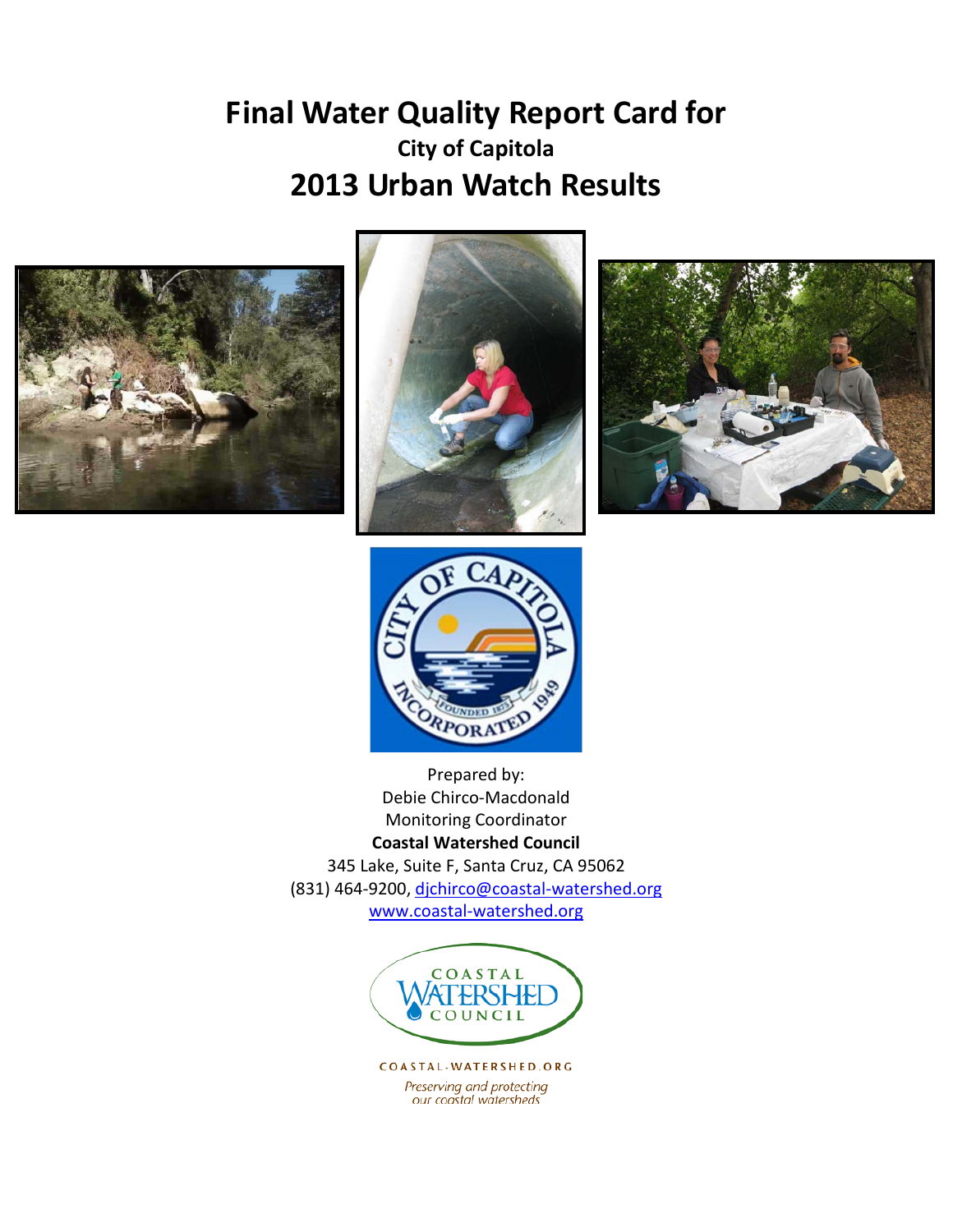## **Introduction**

The 2013 Capitola Urban Watch monitoring program was conducted by the Coastal Watershed Council (CWC) for the City of Capitola as part of their National Pollutant Discharge Elimination System (NPDES) Phase II Storm Water Management Program.

The goal of the Urban Watch Program is twofold: First, to serve as a tool for education and outreach to the community regarding the impacts that citizens have on local water quality through urban runoff; and secondly, to collect scientifically valid water quality data to support environmental management decisions at the local and state levels.

The 2013 dry-season monitoring program covered seven sites in the City of Capitola and included fifteen water quality monitoring events, from June through the end of September. During each event, CWC staff led trained teams of volunteers to record field observations and measurements. In addition, samples were collected on a monthly basis for laboratory analysis of nutrients and bacteria indicators, and once during the dry season for copper analysis.

CWC teams follow scientific protocols to ensure that our data are reliable and can be compared to water quality objectives. Water quality objectives ("WQOs") are used by regulators to determine if water quality is sufficient to support the "beneficial uses" of the water body as designated in the official Water Quality Control Plan (usually referred to as the "Basin Plan"). With respect to human activities, common beneficial uses include swimming, drinking water, or irrigation. When a WQO is exceeded, it indicates that the water quality may not be protective of one or more beneficial uses and the water body may be designated as "impaired".

More information and data about water quality in the river or creek nearest your home or business are available on the CWC website at [http://coastal-watershed.org/.](http://coastal-watershed.org/)

The Urban Watch Program started regionally in 1997 as a joint effort between CWC, the City of Monterey, and the Monterey Bay National Marine Sanctuary. Since 2000, the City of Capitola Urban Watch Program has trained citizen volunteers to collect water samples and conduct water quality assessments, following established state and federal protocols.

## **Methods**

### **Training**

All CWC trainings for water quality monitoring focus on imparting knowledge and skills required to follow quality assurance protocols consistent with USEPA and State Water Resources Control Board procedures. CWC's trainings always stress the importance of volunteer safety above all other considerations.

Prior to the summer 2013 Urban Watch monitoring, volunteers received hands-on, in-the-field trainings for basic field water quality tests, including measurements of temperature, pH, dissolved oxygen, electrical conductivity, salinity, total dissolved solids (TDS), chlorine, detergent, and turbidity. They were also taught how to properly collect and preserve water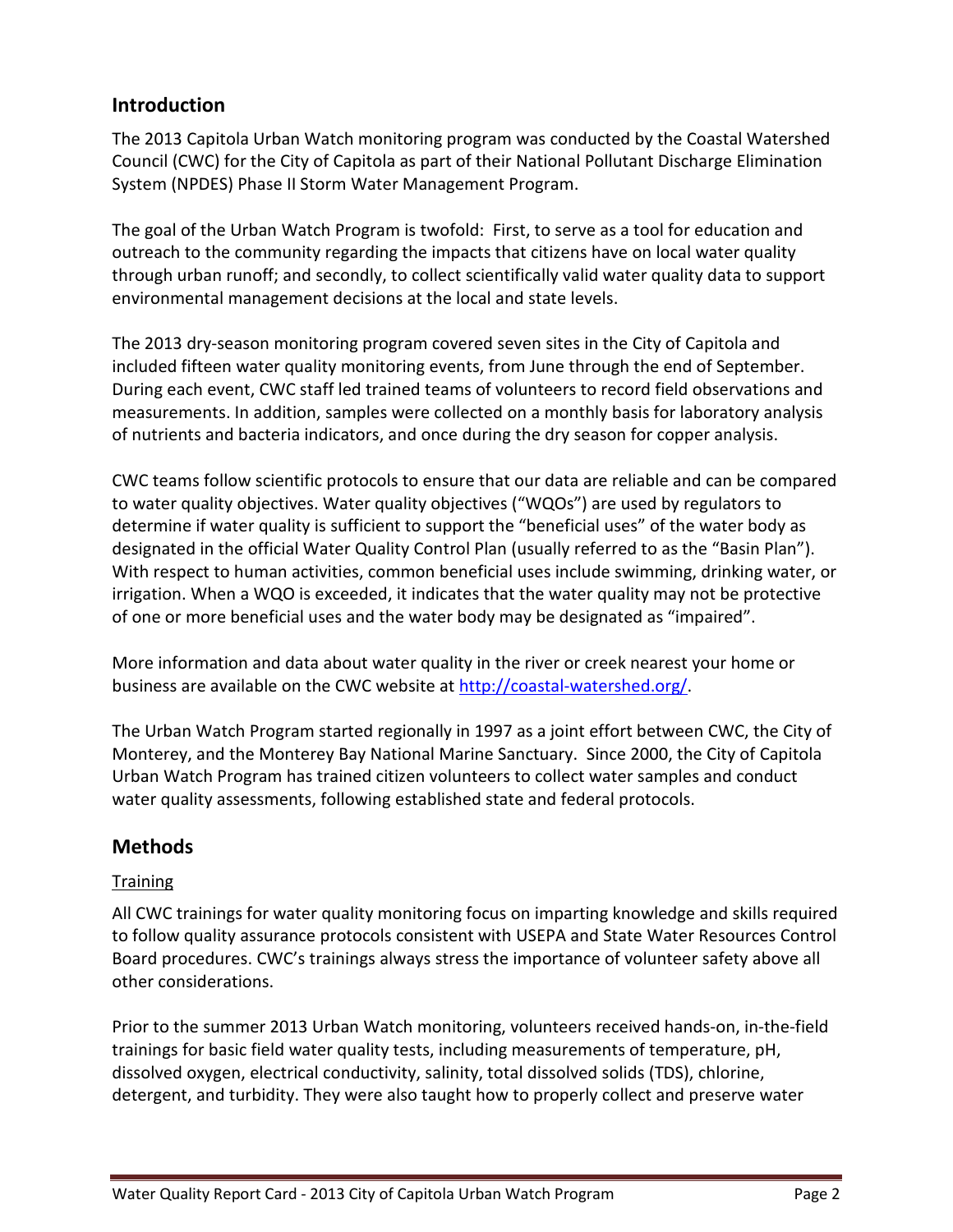samples for laboratory analysis of nutrients (nitrate, ammonia, and orthophosphate), bacteria (*Escherichia coli* and total coliform), and copper.

### Sites

This report card shows the results for samples collected at seven sites in the City of Capitola: three Soquel Creek stream sites and four storm drainages (two of which are on Noble Gulch Creek and flow through culverts). CWC and staff from the Public Works Department at the City of Capitola chose the stream and outflow/storm drain sites based on drainage basin characteristics and safe access for volunteer monitoring teams. Sites were also chosen to represent the upper, middle and lower reaches of Soquel Creek and its tributaries within the boundaries of the City of Capitola. Details on site characteristics are shown in Appendix A.

### Data Collection

Field equipment included a YSI 556 multi-meter, which was used to measure water temperature, pH, electrical conductivity, salinity, TDS, and dissolved oxygen (both total mg/L and as a percentage of saturation), and a Hach turbidimeter to measure turbidity. A spirit bulb thermometer was used to measure air temperature. A portable field monitoring kit was used to test for the presence of chlorine, detergent, odor, and color. Physical observations such as flow, wetted width, weather, and site conditions (trash, oil sheen, scum, sewage sited or smelled, and wildlife) were also recorded on field data sheets.

Sample containers were filled with creek or storm drain water for laboratory analysis of nitrate, orthophosphate, ammonia, *E.*coli, total coliform, and copper. All collected water samples were analyzed as individual grab samples rather than as a composite of samples.

Appendices B and C provide raw data on field and laboratory constituents for each site.

## **Data Analysis**

Monitoring results for nitrate, ammonia, copper, total dissolved solids, dissolved oxygen, pH, and turbidity were compared to the WQOs in Chapter III of the [Central Coast Regional Water](http://www.waterboards.ca.gov/centralcoast/publications_forms/publications/basin_plan/docs/basin_plan_2011.pdf)  [Quality Control Board's Basin Plan.](http://www.waterboards.ca.gov/centralcoast/publications_forms/publications/basin_plan/docs/basin_plan_2011.pdf) *E.coli* results were compared to the [USEPA 2012](http://water.epa.gov/scitech/swguidance/standards/criteria/health/recreation/upload/factsheet2012.pdf)  [Recreational Water Quality Criteria.](http://water.epa.gov/scitech/swguidance/standards/criteria/health/recreation/upload/factsheet2012.pdf) Orthophosphate results were compared to the former [Central Coast Ambient Monitoring Program](http://ccamp.org/) (CCAMP) Attention Level. There is no applicable WQO in the Central Coast Basin Plan for total coliform; for report purposes the neighboring San Francisco Basin Plan is referenced. There are no applicable WQO's or attention levels for air temperature, water temperature, electrical conductivity, or salinity.

Exceedances are noted in the presentations of field results in Appendix B and lab results in Appendix C.

While it is essential to note that WQOs apply only to receiving waters (such as named creeks, rivers, and the Bay), and not to urban runoff discharges, comparisons of urban runoff monitoring results to WQOs provide a frame of reference by which results can be evaluated.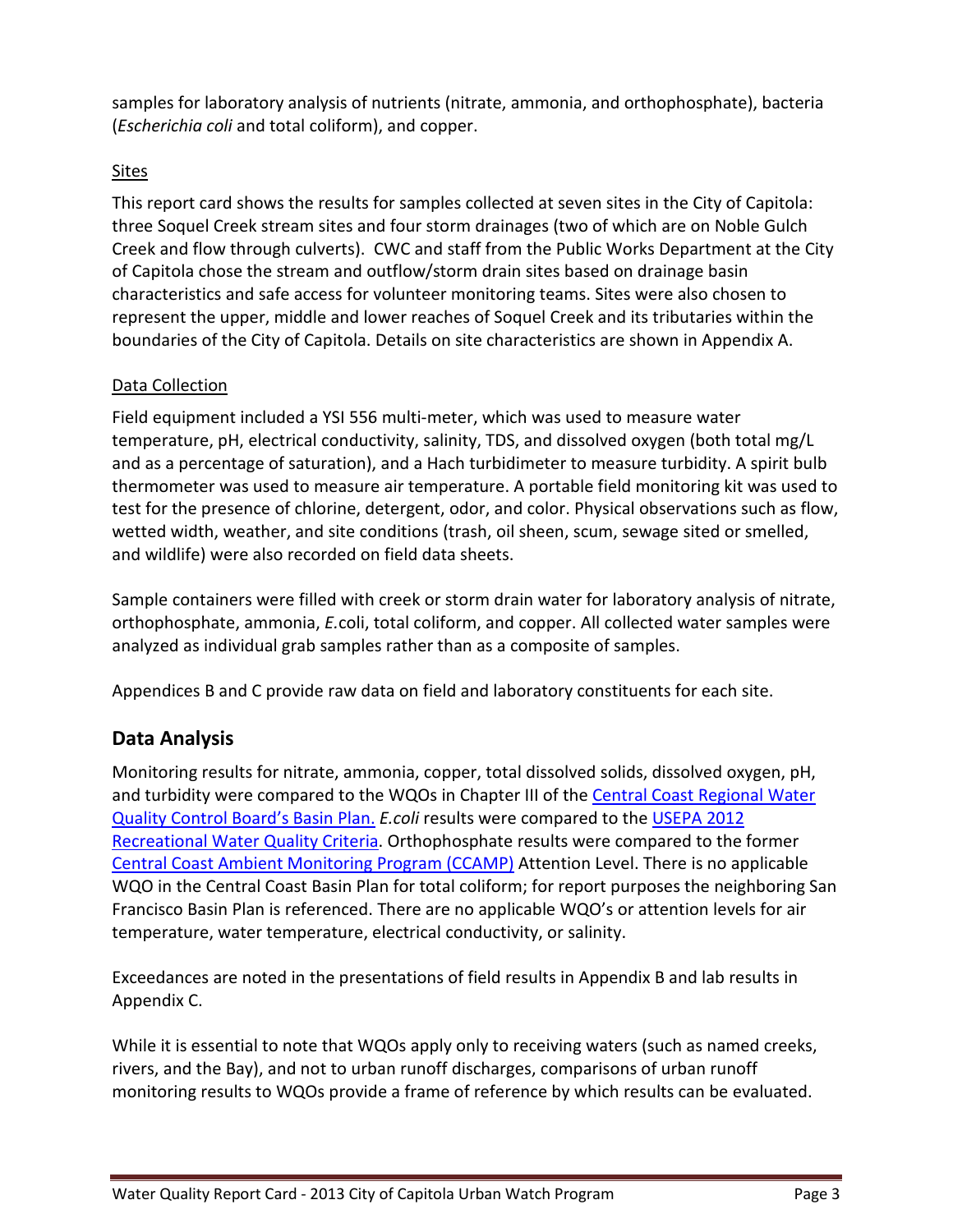Absent other objective standards to use as a comparison, these WQOs are the most appropriate values to compare to environmental results for both receiving waters and discharges.

## **Results**

The analytical results from 2013 are provided in Appendix B for the field-measured parameters and in Appendix C for the laboratory-measured constituents. The data were evaluated and combined with historical data to illustrate temporal and spatial trends or patterns, as reflected in the following graphs and map.

The 2013 Urban Watch report cards that follow are designed to facilitate public education and awareness and to engage residents in best management practices in our local watersheds. The Urban Watch Report Card can also be viewed online at: [http://coastal-watershed.org/cwc](http://coastal-watershed.org/cwc-reports/)[reports/](http://coastal-watershed.org/cwc-reports/)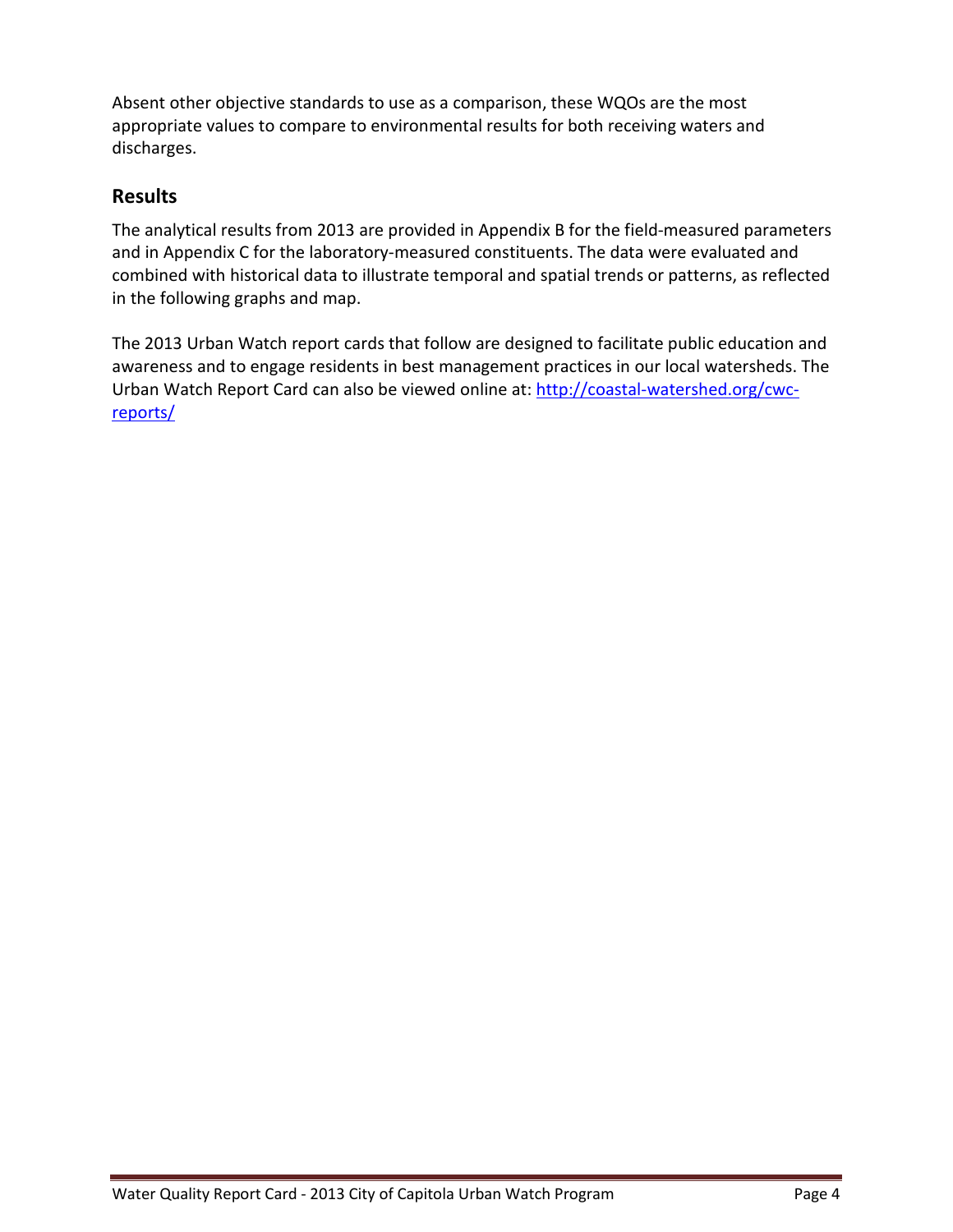

# **About Nitrate:**

- **Historically, Creekside samples from 2004-2013 have the highest nitrate results of all sites**
- **Nitrate is necessary for healthy plant growth, but too much can lead to algal blooms that deplete oxygen in water**
- **Sources: runoff containing fertilizers, animal waste, wash water, industrial waste or sewage, or excess dumping of vegetative material**
- **What you can do: limit the use of chemical fertilizers; wash pets & cars where water won't run into a storm drain (use the lawn); place cut/dead vegetation in yard waste can or compost it.**
- **Learn more at: <http://coastal-watershed.org/stewardship/>**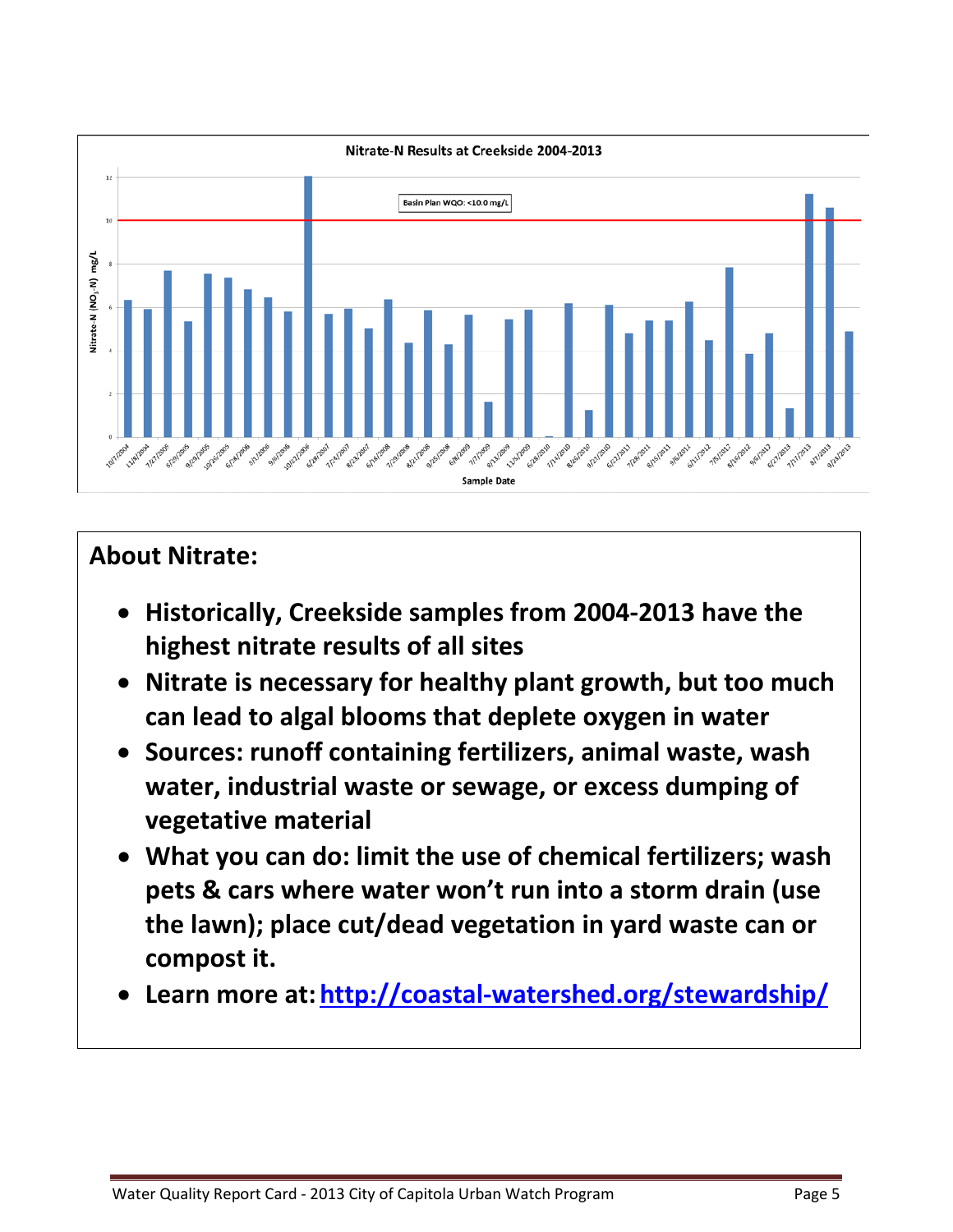

# **About Orthophosphate:**

- **75% (18 of 24) of 2013 samples met the former CCAMP attention level; 25% (6 of 24) exceeded the former attention level**
- **Orthophosphate is a necessary nutrient for aquatic plants, but excess amounts can cause algal blooms, oxygen depletion, and death of fish, invertebrates & other aquatic species.**
- **Sources: runoff from fertilized lawns, field, or animal manure storage areas; wastewater treatment plants; failing septic systems; commercial cleaning products**
- **What you can do: maintain septic systems; limit the use of chemical fertilizers (especially before a rain).**
- **Learn more at:<http://coastal-watershed.org/stewardship/>**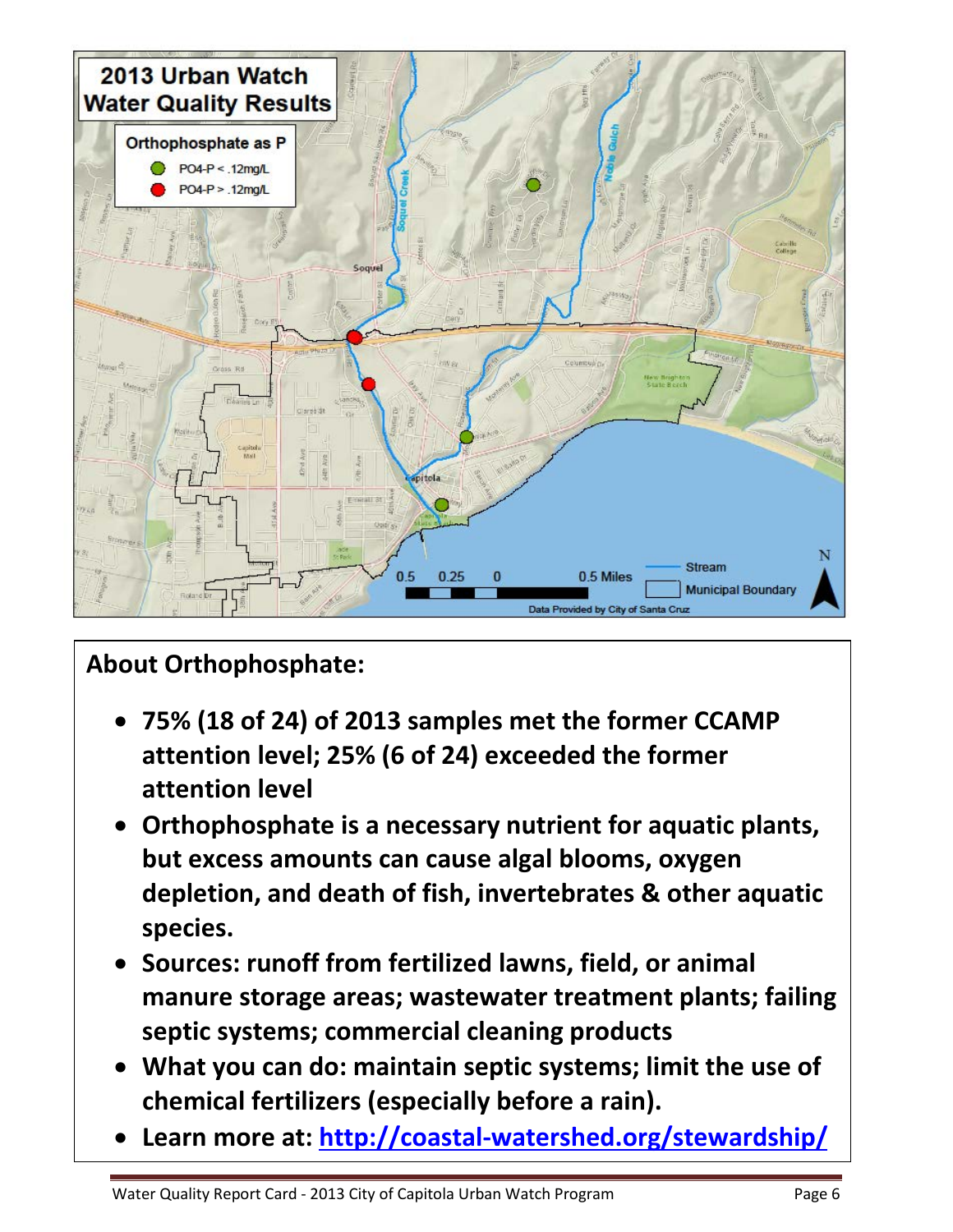

# **About** *E.coli***:**

- **8% of sites met the Water Quality Objective (WQO); 92% exceeded the USEPA WQ Criteria during the 2013 season**
- **Historically, highest** *E.***coli results are from Soquel Creek Lagoon (2008-2013), Noble Gulch at Monterey Avenue (2005-2013) and Noble Gulch Upper (2010-2013)**
- *E.coli* **is an indicator of fecal pollution in water that may originate from animals or humans**
- **Sources: leaky sewer pipes, failing septic systems, pets, and wildlife (esp. birds)**
- **What you can do: maintain septic systems, clean up after pets, and report leaking sewer lines.**
- **Learn more at:<http://coastal-watershed.org/stewardship/>**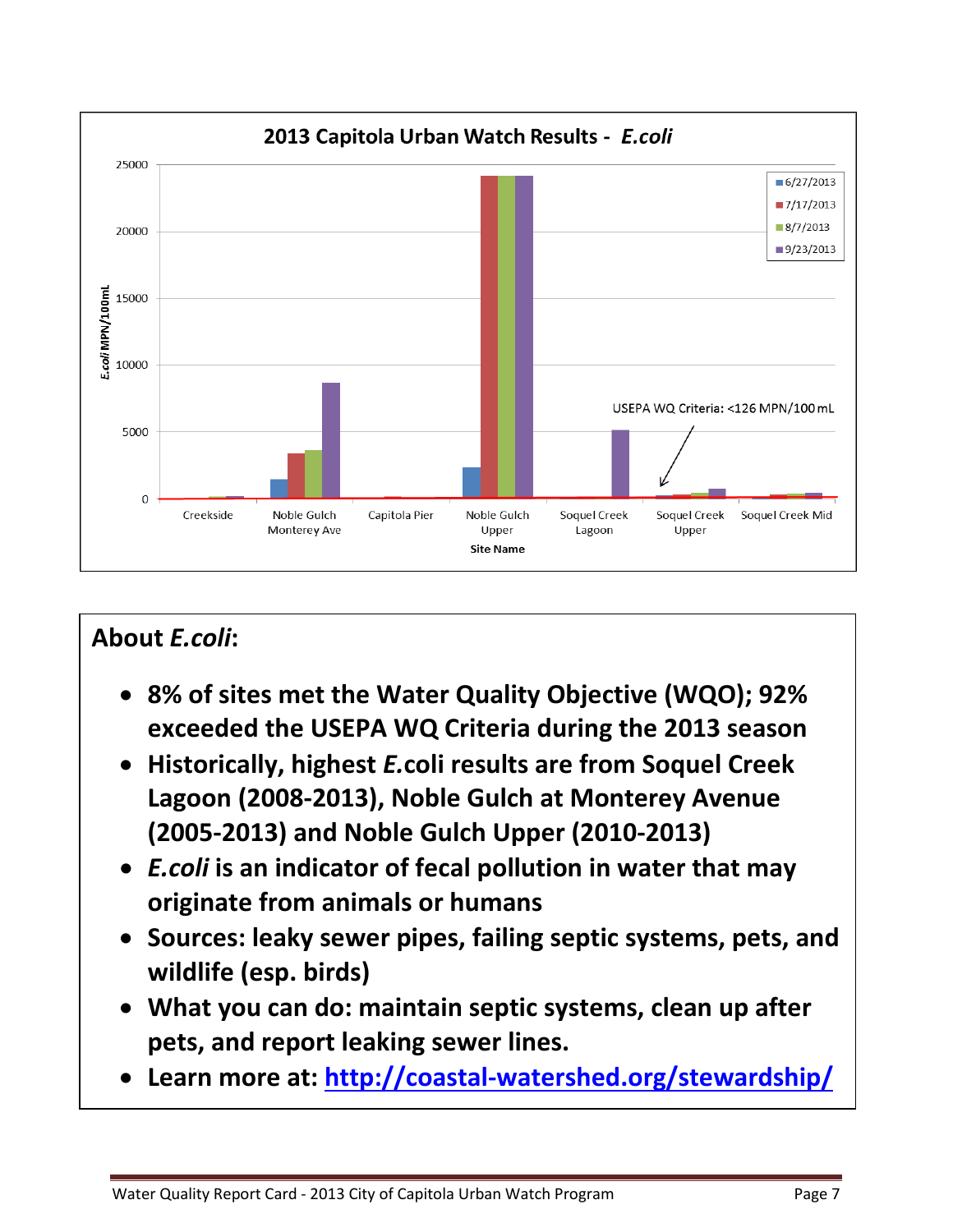

# **About Total Coliform:**

- **100% of sites exceeded the Water Quality Objective (WQO) during the 2013 season**
- **Historically, highest total coliform results are from Noble Gulch at Monterey Avenue (2005-2013), Noble Gulch Upper (2010-2013), and Capitola Pier (2005-2013)**
- **Total Coliform is an indicator of fecal pollution in water that may originate from animals or humans**
- **Sources: leaky sewer pipes, failing septic systems, pets, and wildlife (esp. birds)**
- **What you can do: maintain septic systems, clean up after pets, and report leaking sewer lines.**
- **Learn more at: <http://coastal-watershed.org/stewardship/>**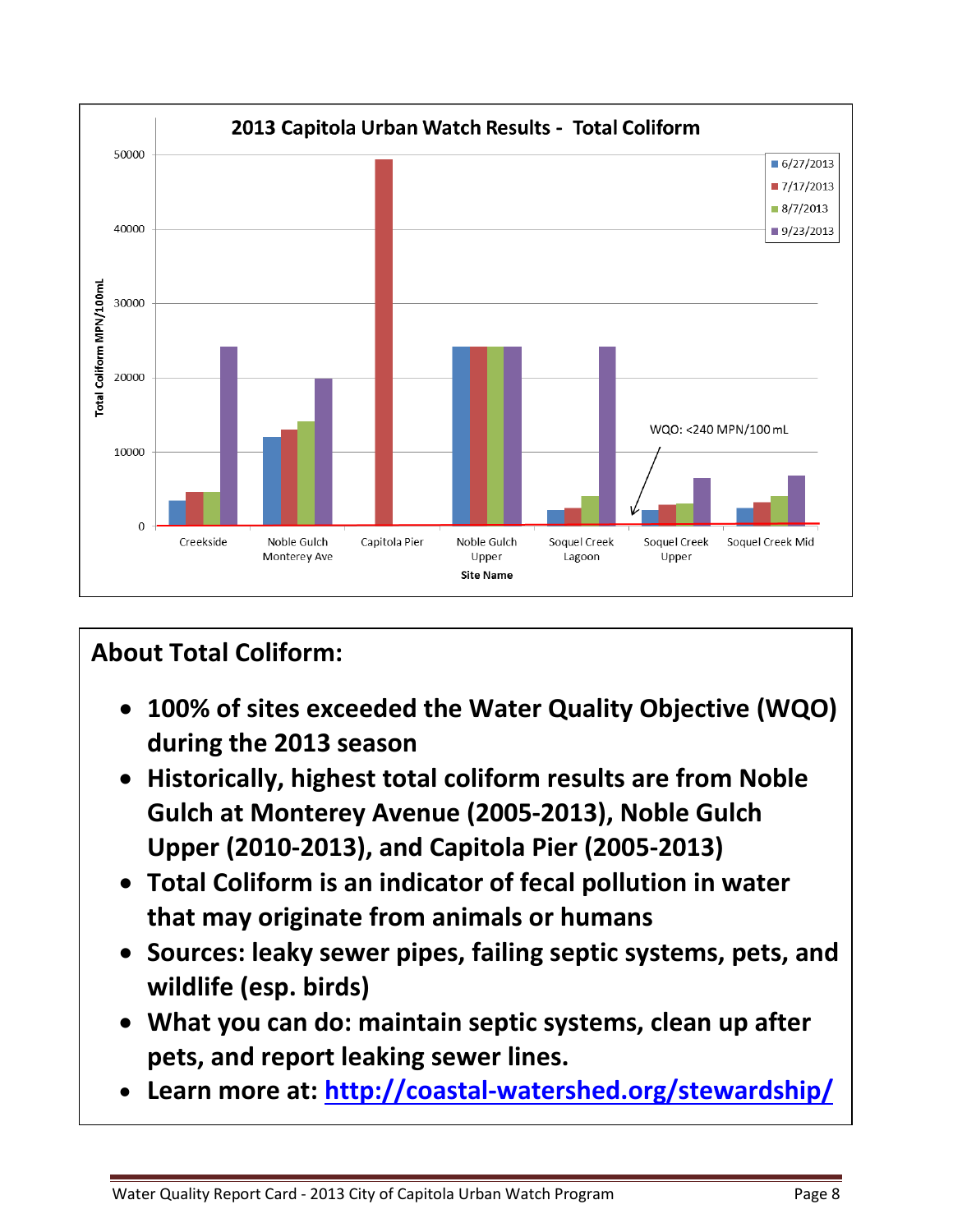

# **About Dissolved Oxygen:**

- **87% of sites met the Water Quality Objective (WQO) level; 13% exceeded the WQO during the 2013 season**
- **Historically, 93% of samples met the WQO from 2010-2013**
- **The amount of oxygen present in the water**
- **Essential for survival and growth of nearly all aquatic organisms & a good indicator of stream health**
- **Low levels can be caused by excess nutrients, warm water temperatures, and /or poor water circulation**
- **Learn more at: <http://coastal-watershed.org/what-do-we-monitor/>**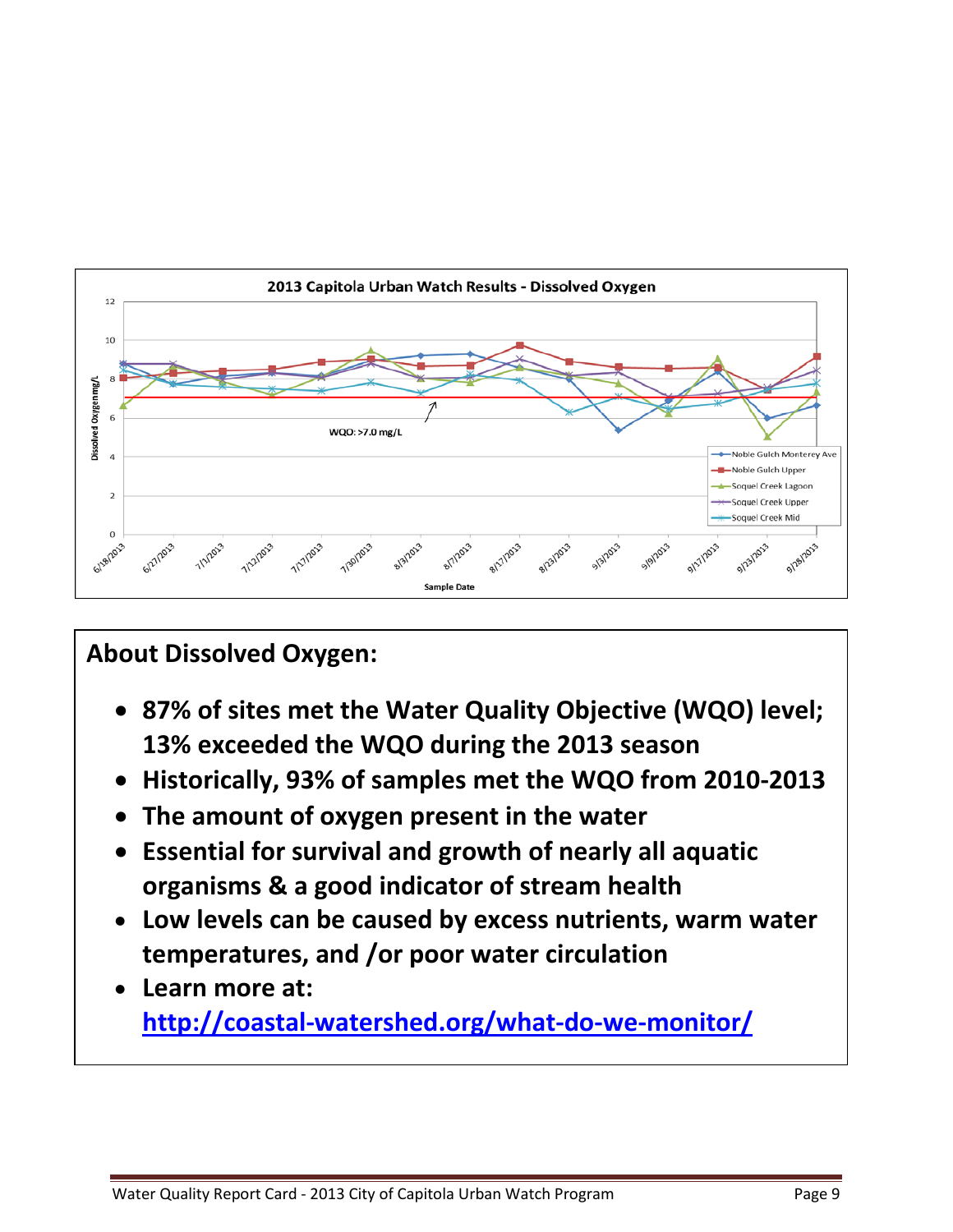## **Discussion/Conclusions**

This report summarizes results for the 2013 City of Capitola Urban Watch Program. Noncompliance with WQOs or attention levels was documented for certain field-measured parameters and some lab-measured constituents, including nutrients (nitrate and orthophosphate) and bacteria (*E.coli* and total coliform). Additionally, comparisons across the years are noted where feasible for these analytes.

### Laboratory Constituents

- Nitrate levels were relatively low at all sites in 2013 with the exception of the Creekside (CSD-06) site, where exceedances occurred in two of four laboratory events; levels ranged from 1.35 to 11.24 mg/L  $NO<sub>3</sub>$ -N.
	- o Over a ten-year time period, results at the Creekside site have exceeded the Basin Plan WQO in 3 of 37 results (8%) since 2004, yet results are much higher than other sites. Thirty-three of 37 results ranged from 3.86 – 12.08 mg/L. In comparison, no other sites had exceedances of the WQO during that same time period. Of 123 results at the remaining Urban Watch sites over a ten-year time period eighteen results ranged from 1.03 – 2.36 mg/L; all other results were <1.02 mg/L.
- Orthophosphate met the former CCAMP attention level in 18 of 24 (75%) samples in 2013; in 15 of those samples the result was non-detect. For the six samples that exceeded the former attention level, concentrations ranged from 0.12 to 0.26 mg/L PO<sub>4</sub>-P. Of the six exceedances, two were at Creekside, two at Soquel Creek Upper and two at Soquel Creek Nob Hill.
	- o Historically, 94% of all samples across ten years met the WQO.
- Ammonia results were non-detect in all samples and therefore met the Basin Plan WQO in 100% of all samples during the 2013 monitoring program. Historically, ammonia has met the attention level in 89% of all samples across ten years.
- *E.coli* met the USEPA water quality criteria in 2 of 25 (8%) samples in 2013. Exceedances were found in all samples from Noble Gulch at Monterey Avenue, Noble Gulch Upper, Soquel Creek Upper, Soquel Creek Mid, Soquel Creek Lagoon, in 2 of 4 samples at Creekside, and in 1 of 1 sample at Capitola Pier.
	- o Historically the highest *E.coli* results are from Noble Gulch at Monterey Avenue (97% of all samples across nine years), Noble Gulch Upper (94% of all samples across four years), Soquel Creek Upper (88% of all samples across six years), Soquel Creek Mid (82% of all samples across six years), and Soquel Creek Lagoon (100% of all samples across six years).
- Total coliform results exceeded the Basin Plan WQO of <240 MPN/100 mL in 100% of samples in 2013 (note: there is no applicable WQO in the Central Coast Basin Plan; for report purposes the neighboring San Francisco Basin Plan is referenced).
	- o Historically, 1% of all samples across ten years met the WQO.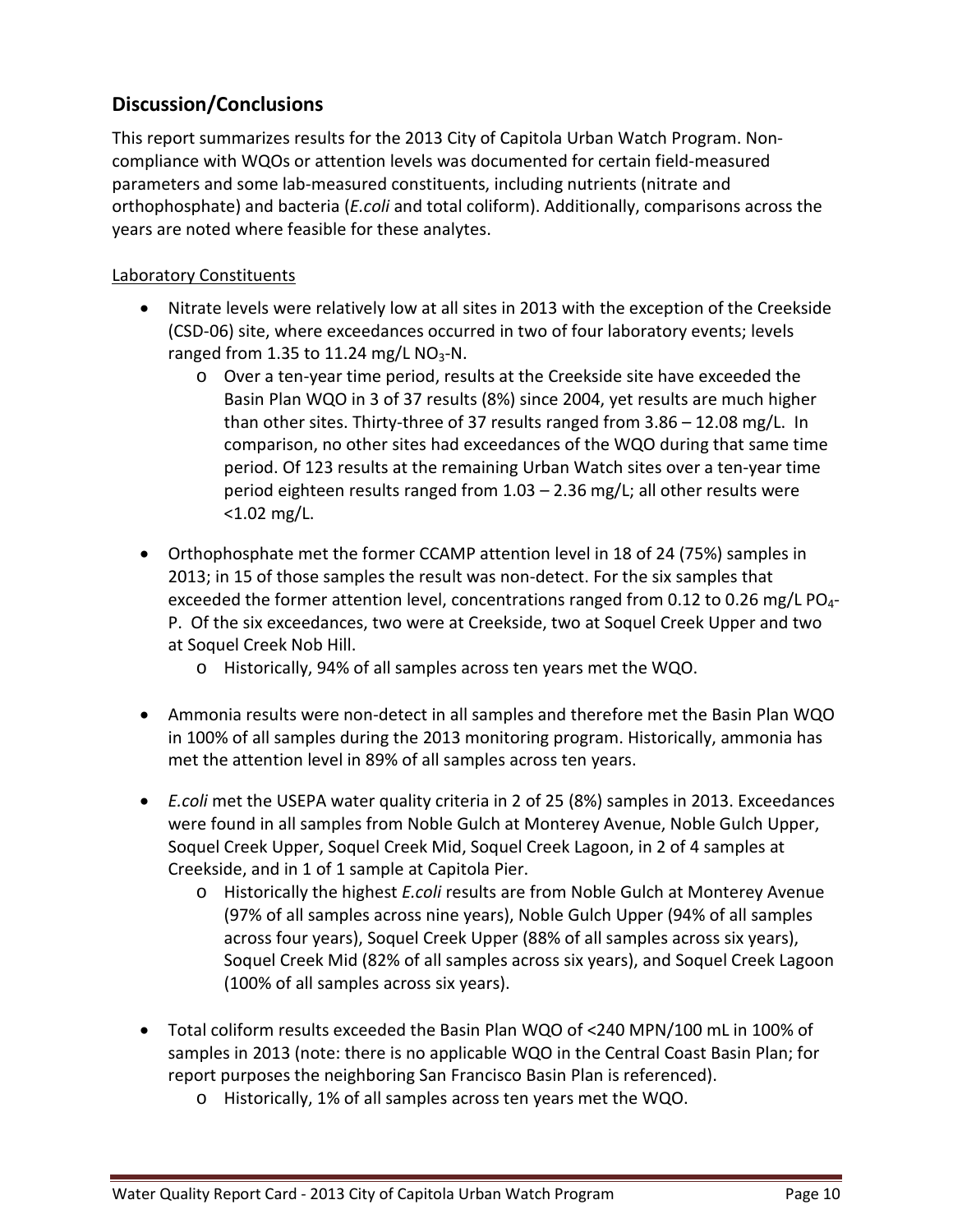• Copper was measured in samples taken on 6/27/13. Each sample resulted in a detection of copper, but no results exceeded the Basin Plan WQO of <30.0 *μ*g/L. In 2009 one sample, at the Lagoon Outlet, measured an exceedance of the Basin Plan WQO.

#### Field-measured Parameters

One turbidity result, one pH result, and ten dissolved oxygen results exceeded their respective Basin Plan WQO (see Appendix B).

Trash continued to be a fairly regular observation by field teams, with most observances at the Pier, Noble Gulch Upper and Soquel Creek Lagoon. Oil sheen was observed 23% of the time and was likely biologic in nature, except one time each at Soquel Creek lagoon and Noble Gulch at Monterey Avenue where it was noted as possibly petroleum based,

Typically the Pier site experiences consistent flow throughout most of the monitoring seasons. However, in the 2013 season, visible flow was observed only one time (on 6/18/13). During that event, specific conductivity, salinity, TDS, turbidity, and detergent results were all high and the water smelled musty and had a rusty brown color, potentially indicating a human source.

Detergent was detected at Creekside in 1 of 8 tests, Monterey Avenue in 2 of 8 tests, Noble Gulch Upper in 4 of 8 tests, and at Capitola Pier in 1 of 1 test (with the highest result of the season at 1.0 ppm). There was one detection of chlorine at the Noble Gulch Upper site on 9/3/2013.

### Summary/Follow-up

Where WQOs or attention levels are exceeded, a need for additional investigative and/or remedial work is indicated. While the City's pollution reduction efforts are likely preventing even higher levels of pollution, a particular challenge for coastal communities involves educating visitors, as opportunities for shaping visitor behavior are limited. As in the past, the City is encouraged to focus on visible signage with educational messages and instructions, and strategic placement of waste bins for these audiences.

Soquel Creek is a key natural asset to the local community, and to the larger region. The City of Capitola is acknowledged for its leadership and efforts in striving to not just reduce but eliminate non-point source pollution in the Creek. The approach of partnering with other organizations and engaging the community through citizen-based monitoring is an excellent example for other communities to follow.

Key recommendations to improve water quality for the future include:

1) Continue water quality monitoring involving volunteers from the public at the selected stations. Data from continued monitoring offer opportunities to measure improvements or degradation in water quality over time, and volunteer-based monitoring in particular helps to raise public awareness of local water quality issues.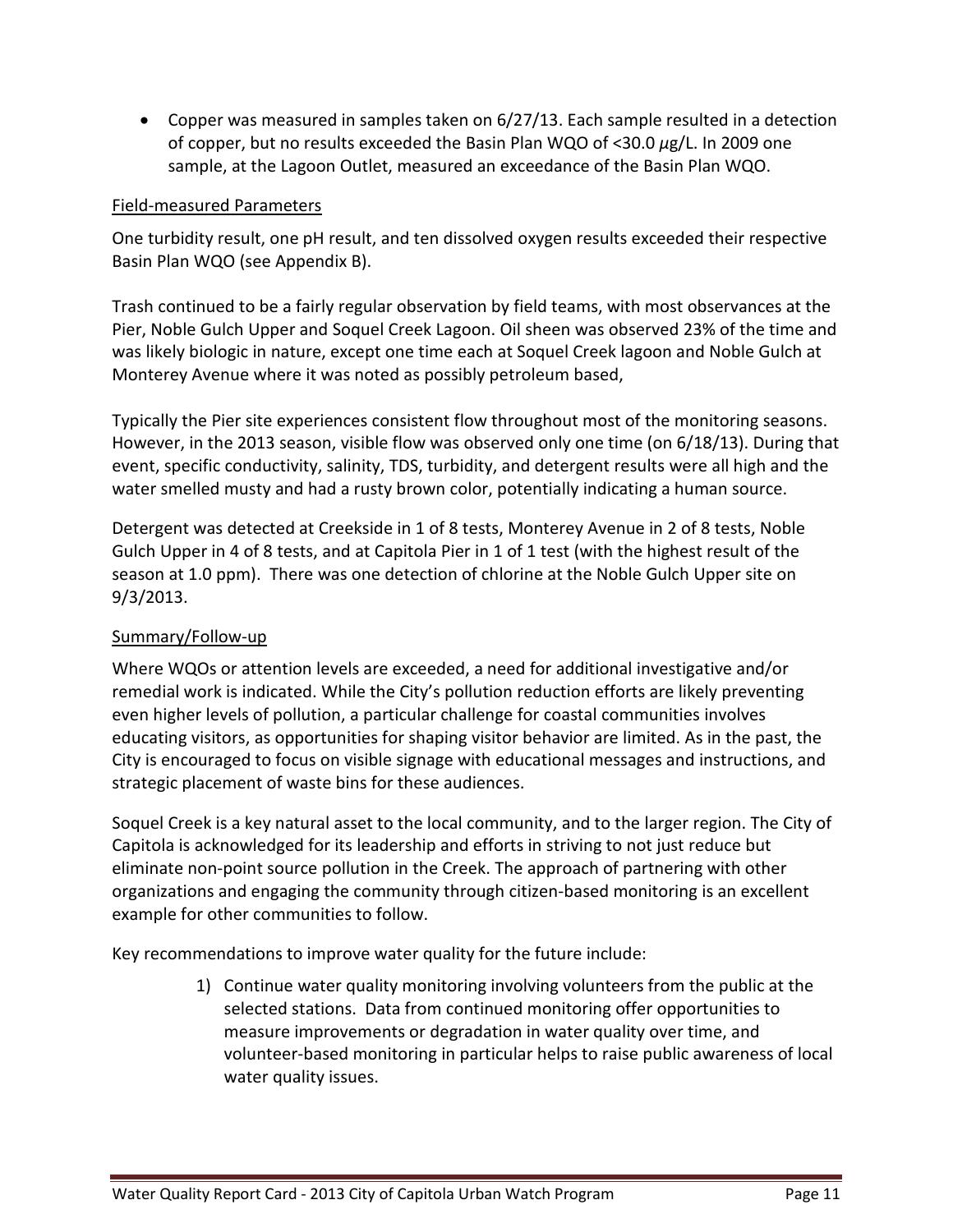- 2) Investigate the potential watershed sources of elevated nitrate levels in the Creekside drainage area.
- 3) Investigate the potential watershed sources of elevated indicator bacteria levels throughout the study area.
- 4) Continue and expand outreach programs targeting local populations and visitors to the City, such as strategic signage, environmental film and lecture series, efficient utilization of social media networks and new media (e.g., CWC's Stewardship Toolkit and Data & Stewardship Portal), continued implementation of school-based stormwater education programs, and expansion of public participation in existing monitoring programs.
- 5) Collaborate with other cities and counties in the region to collectively fund monitoring and education efforts related to NPDES permit requirements, achieving efficiency in funding and sharing of success stories and challenges.

CWC will continue to partner with the City in water quality monitoring to engage the public and generate useful data to measure the effectiveness of public education and infrastructure investments. With support from the City of Capitola Public Works Department, CWC has been and will continue to host a series of environmental water tours free to the public, to facilitate greater public understanding and appreciation of local water resources.

Volunteers collecting this valuable information play a key role in our community as stewards of our watersheds. The information they provide is used by resource agencies, local governments and community groups to protect and improve the health of our local streams.

The results in this report and from other monitoring programs can be used to facilitate pollution prevention efforts by identifying which constituents are of greatest concern. Environmental data, by their very nature, are extremely variable, and conclusions are often difficult to make based on limited data points. Nonetheless, these results are of use in shaping regional programs to inform the public about environmental stewardship.

CWC's mission is to preserve and protect coastal watersheds through community stewardship, education and monitoring. The Urban Watch program and the partnership between CWC and the City of Capitola represent a collaboration that supports the goals of each organization and benefits the overall community.

More information about local water quality data is available at [http://coastal-watershed.org](http://coastal-watershed.org/) or by contacting Debie Chico-Macdonald at (831) 464-9200 or dichirco@coastal-watershed.org.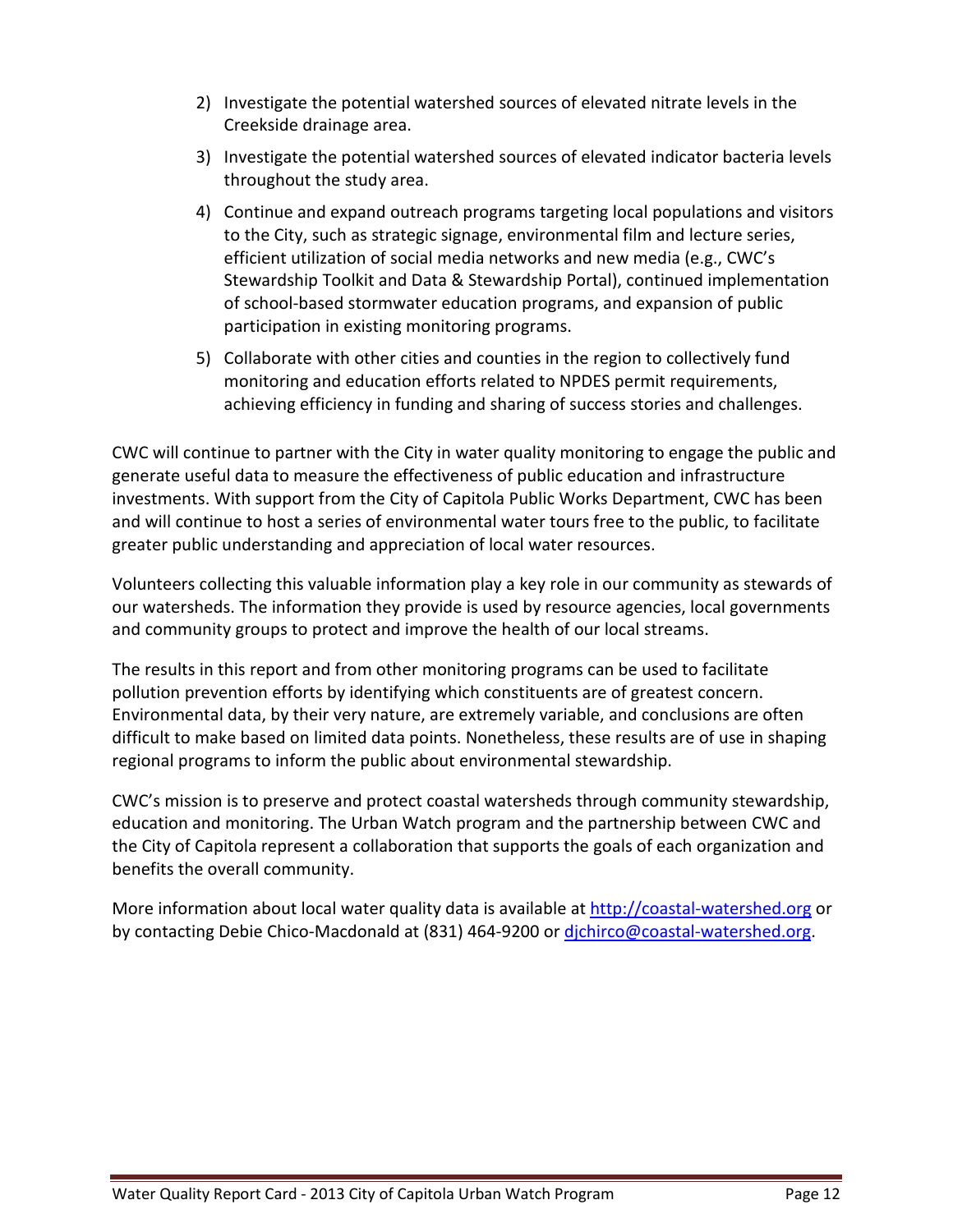### **Appendix A: 2013 City of Capitola Urban Watch sites**

| Site ID      | Site name                        | <b>Site Description</b>                                                                                                                                                                                                                                                                                                                        | <b>LAT</b> | <b>LONG</b> |
|--------------|----------------------------------|------------------------------------------------------------------------------------------------------------------------------------------------------------------------------------------------------------------------------------------------------------------------------------------------------------------------------------------------|------------|-------------|
| 304-CSD-06   | Creekside                        | From Porter Street (Bay Street turns into Porter after HWY 1) turn left at the<br>stop light into Creekside Plaza. Park at the very end of the parking lot,<br>close to the freeway overpass. There will be a trail that leads to the creek.<br>Before reaching the freeway overpass, the storm drain will be to your<br>right, on the hill.   | 36.9834    | -121.9588   |
| 304-CSD-08   | Noble Gulch @ Monterey<br>Avenue | At Noble Gulch Park on Monterey Ave                                                                                                                                                                                                                                                                                                            | 36.9770    | $-121.9500$ |
| 304-CSD-09   | Capitola Pier                    | Under the Capitola Pier                                                                                                                                                                                                                                                                                                                        | 36.9713    | $-121.9538$ |
| 304-CSD-10   | Noble Gulch Upstream             | (Directions from the North) From Bay Street, pass Capitola Avenue and<br>proceed down Monterey Avenue. Pass New Brighton Middle Scool and turn<br>left on Kennedy Drive. Park the at the City of Capitola Maintenance Yard.<br>Walk right out of the parking lot along the road and go down the hill to the<br>downstream side of the culvert. | 36.9933    | $-121.9447$ |
| 304-SOQUE-22 | Lagoon Outlet                    | At mouth of Soquel Creek                                                                                                                                                                                                                                                                                                                       | 36.9726    | -121.9520   |
| 304-SOQUE-26 | Soquel Creek - Uppper            | At Creekside Plaza                                                                                                                                                                                                                                                                                                                             | 36.9835    | $-121.9590$ |
| 304-SOQUE-28 | Soquel Creek - Mid               | Behind Nob Hill on Bay Avenue                                                                                                                                                                                                                                                                                                                  | 36.9804    | $-121.9578$ |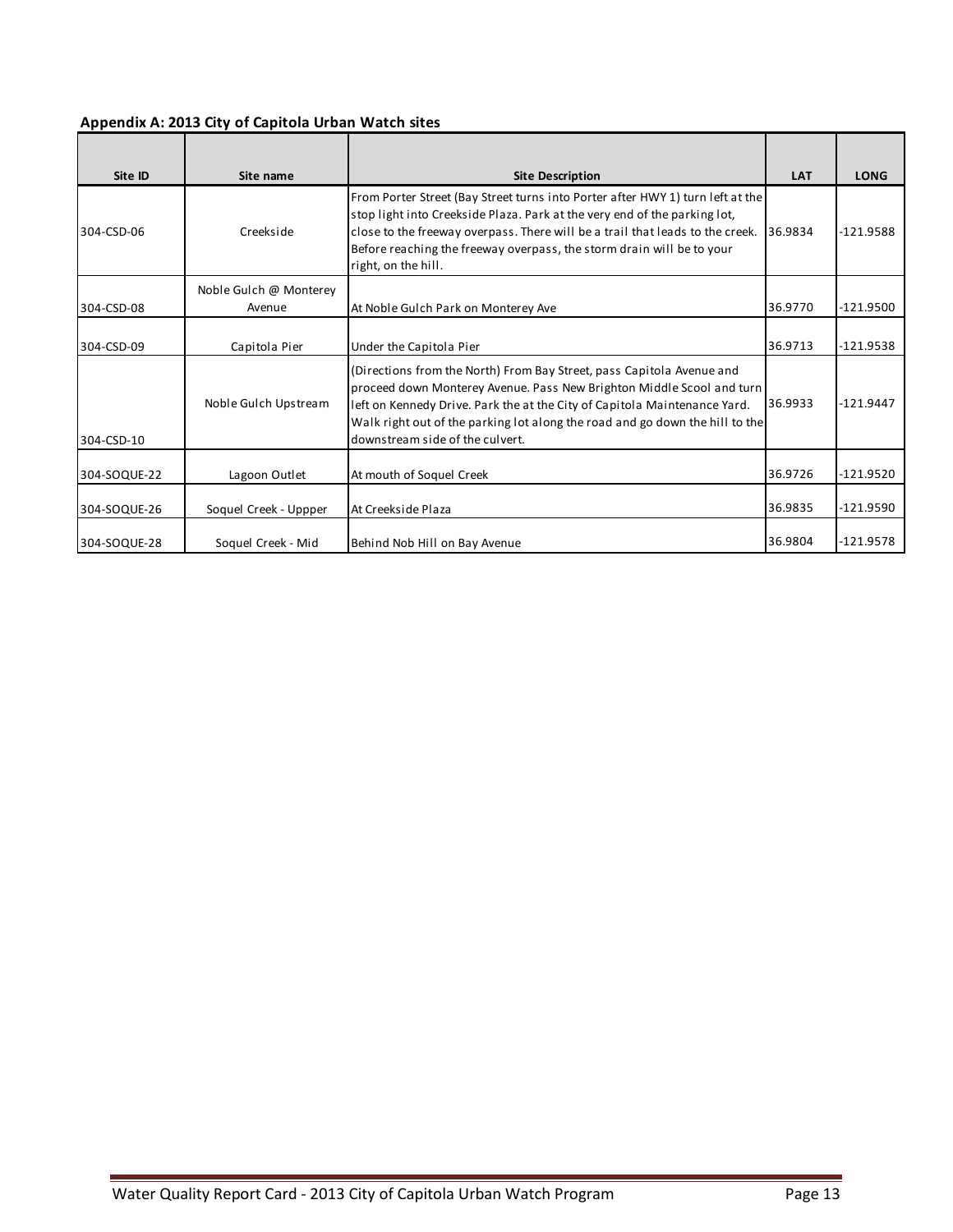#### **Appendix B: 2013 Field Results**

Appendix B provides the summary of field results for each parameter at each site. Results that exceed the applicable WQO or attention level are shaded in order to highlight these results. Not all tests were performed during every monitoring event (detergent tests were every other event and the Pier had measureable water during one event); these instances are listed as "NA" when the test was not performed or "NR" if the datum was not recorded. Applicable WQOs and attention levels are as follows:

| Analyte               | <b>WQO or Attention Level Averaging Period</b>                 |                        | <b>Units</b> | Source of WQO/AL                                       |
|-----------------------|----------------------------------------------------------------|------------------------|--------------|--------------------------------------------------------|
| Air Temperature       | <b>NA</b>                                                      | <b>NA</b>              |              | <b>NA</b>                                              |
| Water Temperature     | Not Evaluated                                                  | Inst. Value            | °C           | CCRWQCB Basin Plan Objective for<br>Cold Water Habitat |
| Specific Conductivity | <b>NA</b>                                                      | <b>NA</b>              |              | <b>NA</b>                                              |
| <b>TDS</b>            | San Lorenzo @ Bear<br>Creek: 400 & @ Tait St.<br>Check Dam 250 | Annual Average<br>Mean | mg/L         | <b>CCRWQCB Basin Plan</b>                              |
| Salinity              | <b>NA</b>                                                      | <b>NA</b>              |              | <b>NA</b>                                              |
| Dissolved Oxygen      | >7                                                             | Inst. Value            | mg/L         | CCRWQCB Basin Plan Objective for<br>Cold Water Habitat |
| рH                    | $>7.0$ and $< 8.5$                                             | Inst. Value            | pH units     | CCRWQCB Basin Plan Objective for<br>Cold Water Habitat |
| Turbidity             | Not Evaluated                                                  | Inst. Value            | <b>NTU</b>   | <b>CCRWQCB Basin Plan</b>                              |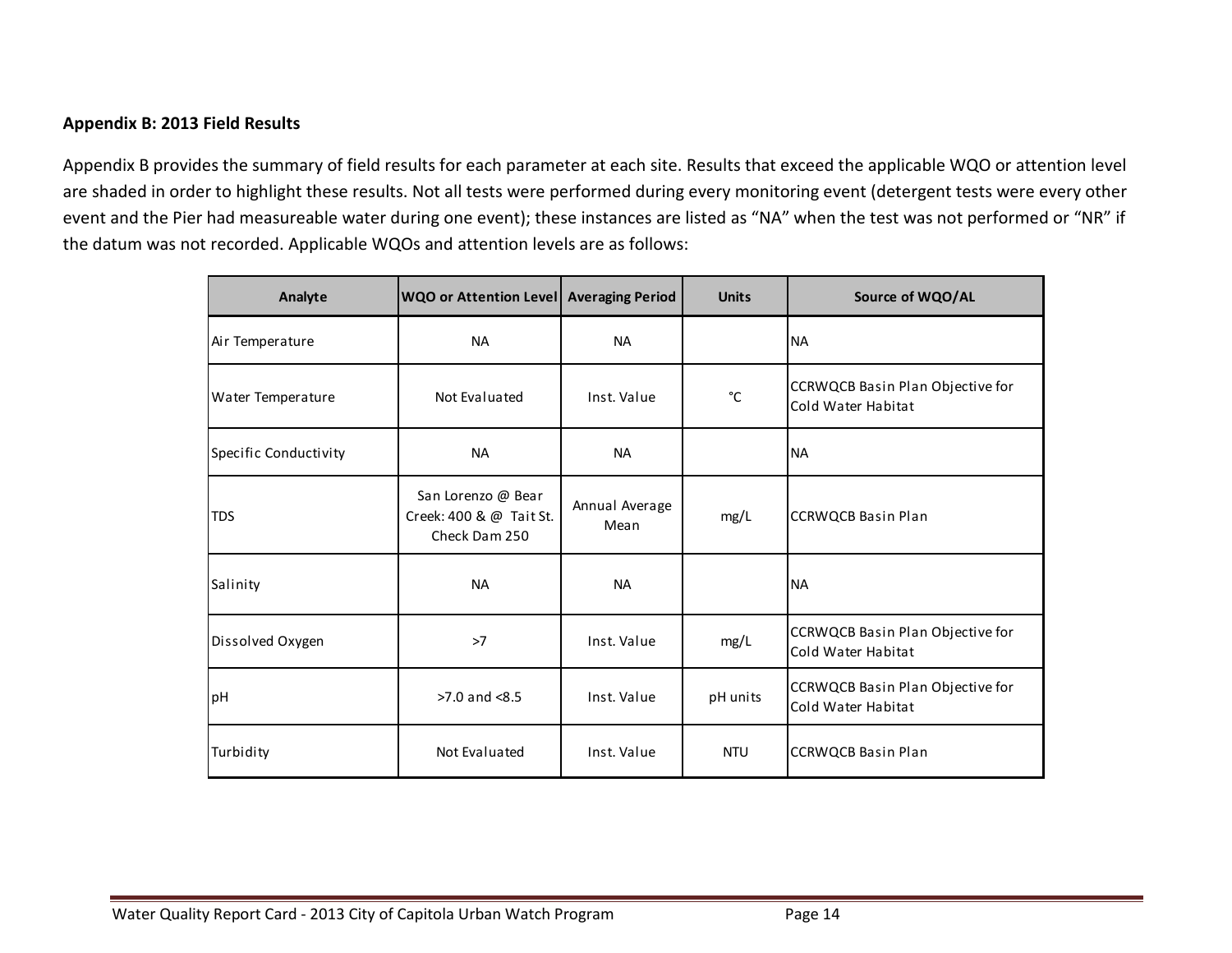#### **CSD-06: Creekside Storm Drain**

| Date      | Air<br>Temperature | Water<br>Temperature | <b>Specific</b><br>Conductivity | <b>TDS</b> | Salinity  | pH        | Turbiditv  | <b>Flow</b><br>Depth | Wetted<br>Width | Trash |     | Sewage   Oil Sheen | Scum | Detergent | Chlorine | Odor | Color |
|-----------|--------------------|----------------------|---------------------------------|------------|-----------|-----------|------------|----------------------|-----------------|-------|-----|--------------------|------|-----------|----------|------|-------|
|           | °c                 | °c                   | uS/cm                           | g/L        | ppt       |           | <b>FTU</b> | cm                   | cm <sub>2</sub> | T/F   | T/F | T/F                | T/F  | ppm       | ppm      | T/F  | BCS#  |
| 6/18/2013 | 16.5               | 14.4                 | 654                             | 0.425      | 0.32      | 7.5       | 0.74       | 0.2                  | 12.5            |       |     |                    |      | < 0.1     | < 0.2    |      | 93    |
| 6/27/2013 | 22.5               | 16.1                 | 672                             | 0.437      | 0.33      | 7.8       | 1.11       | 0.2                  | 7.0             |       |     |                    |      | <b>NA</b> | < 0.2    |      | 93    |
| 7/1/2013  | 17.0               | 15.2                 | 689                             | 0.448      | 0.34      | 8.0       | 0.49       | 0.2                  | 8.8             |       |     |                    |      | < 0.1     | < 0.2    |      | 93    |
| 7/12/2013 | 15.0               | 14.9                 | 674                             | 0.438      | 0.33      | 8.0       | 0.40       | 0.3                  | 7.0             |       |     |                    |      | < 0.1     | < 0.2    |      | 93    |
| 7/17/2013 | 15.5               | 14.9                 | 692                             | 0.45       | 0.34      | 7.9       | 0.49       | 0.3                  | 6.0             |       |     |                    |      | <b>NA</b> | < 0.2    |      | 93    |
| 7/30/2013 | 16.5               | 15.1                 | 669                             | 0.435      | 0.33      | 8.0       | 0.43       | 0.2                  | 16.0            |       |     |                    |      | < 0.1     | < 0.2    |      | 93    |
| 8/3/2013  | 13.5               | <b>NA</b>            | <b>NA</b>                       | <b>NA</b>  | <b>NA</b> | <b>NA</b> | 0.53       | 0.1                  | 5.0             |       |     |                    |      | <b>NA</b> | < 0.2    |      | 93    |
| 8/7/2013  | 15.0               | 15.0                 | 683                             | 0.444      | 0.34      | 7.6       | 0.33       | 0.4                  | 8.0             |       |     |                    |      | < 0.1     | < 0.2    |      | 93    |
| 8/17/2013 | 19.0               | 16.0                 | 659                             | 0.429      | 0.32      | 7.9       | 2.13       | 0.5                  | 17.0            |       |     |                    |      | <b>NA</b> | < 0.2    |      | 93    |
| 8/23/2013 | 15.5               | 15.4                 | 669                             | 0.435      | 0.33      | 8.1       | 0.27       | 0.4                  | 7.7             |       |     |                    |      | < 0.1     | < 0.2    |      | 93    |
| 9/3/2013  | 23.0               | 18.0                 | 675                             | 0.439      | 0.33      | 7.8       | 0.67       | 0.1                  | 13.8            |       |     |                    |      | <b>NA</b> | < 0.2    |      | 93    |
| 9/9/2013  | 15.5               | 16.0                 | 645                             | 0.419      | 0.32      | 7.9       | 0.34       | 0.3                  | 12.0            |       |     |                    |      | < 0.1     | < 0.2    |      | 93    |
| 9/17/2013 | 16.0               | 15.5                 | 672                             | 0.437      | 0.33      | 7.8       | 0.44       | 0.2                  | 22.5            |       |     |                    |      | <b>NA</b> | < 0.2    |      | 93    |
| 9/23/2013 | 16.0               | 15.1                 | 665                             | 0.432      | 0.33      | 7.8       | 0.33       | 0.1                  | 20.5            |       |     |                    |      | < 0.2     | < 0.2    |      | 93    |
| 9/28/2013 | 20.0               | 14.5                 | 687                             | 0.447      | 0.34      | 7.9       | 2.66       | 0.1                  | 14.5            |       |     |                    |      | <b>NA</b> | < 0.2    |      | 91    |

#### **CSD-08: Noble Gulch at Monterey Avenue**

| Date      | Air<br>Temperature | Water<br><b>Temperature</b> | <b>Specific</b><br>Conductivity | <b>TDS</b> | <b>Salinity</b> | <b>Dissolved</b><br>Oxygen | pH  | Turbidity  | Flow<br>Depth | Wetted<br>Width | Trash     |           | Sewage   Oil Sheen | Scum      | Detergent | Chlorine | Odor | Color |
|-----------|--------------------|-----------------------------|---------------------------------|------------|-----------------|----------------------------|-----|------------|---------------|-----------------|-----------|-----------|--------------------|-----------|-----------|----------|------|-------|
|           | °c                 | °⊂                          | uS/cm                           | g/L        | ppt             | mg/L                       |     | <b>FTU</b> | cm            | cm              | T/F       | T/F       | T/F                | T/F       | ppm       | ppm      | T/F  | BCS#  |
| 6/18/2013 | 20.0               | 15.9                        | 621                             | 0.404      | 0.30            | 8.79                       | 7.9 | 3.85       | 1.1           | 36.0            |           |           |                    |           | < 0.1     | < 0.2    |      | 93    |
| 6/27/2013 | 20.5               | 17.9                        | 569                             | 0.370      | 0.28            | 7.74                       | 7.4 | 3.78       | 1.1           | 33.0            |           |           |                    |           | <b>NA</b> | < 0.2    |      | 93    |
| 7/1/2013  | 18.0               | 15.9                        | 641                             | 0.417      | 0.31            | 8.17                       | 7.6 | 4.22       | 1.1           | 38.0            |           |           |                    |           | < 0.2     | < 0.2    |      | 93    |
| 7/12/2013 | 13.5               | 14.5                        | 607                             | 0.395      | 0.30            | 8.32                       | 7.4 | 3.96       | 1.0           | 10.0            |           |           |                    |           | < 0.1     | < 0.2    |      | 92    |
| 7/17/2013 | 19.0               | 15.8                        | 614                             | 0.399      | 0.30            | 8.18                       | 7.5 | 3.88       | 1.1           | 28.5            |           |           |                    |           | <b>NA</b> | < 0.2    |      | 93    |
| 7/30/2013 | 18.5               | 15.8                        | 606                             | 0.394      | 0.30            | 8.95                       | 7.9 | 4.66       | 1.1           | 40.5            |           |           |                    |           | < 0.1     | < 0.2    |      | 93    |
| 8/3/2013  | 15.5               | 14.8                        | 604                             | 0.392      | 0.29            | 9.21                       | 7.7 | 3.58       | 0.9           | 35.0            |           |           |                    |           | <b>NA</b> | < 0.2    |      | 93    |
| 8/7/2013  | 19.5               | 15.7                        | 456                             | 0.296      | 0.22            | 9.29                       | 7.7 | 3.41       | 1.0           | 35.5            |           |           |                    |           | < 0.1     | < 0.2    |      | 91    |
| 8/17/2013 | 20.0               | 17.1                        | 592                             | 0.385      | 0.29            | 8.59                       | 7.6 | 2.68       | 0.8           | 16.5            |           |           |                    |           | <b>NA</b> | < 0.2    |      | 91    |
| 8/23/2013 | 15.8               | 15.8                        | 611                             | 0.397      | 0.30            | 7.98                       | 7.7 | 3.33       | 1.0           | 41.0            |           |           |                    |           | < 0.1     | < 0.2    |      | 93    |
| 9/3/2013  | 21.5               | 17.1                        | 622                             | 0.404      | 0.30            | 5.36                       | 7.2 | 2.38       | 0.9           | 28.2            |           |           |                    |           | <b>NA</b> | < 0.2    |      | 36    |
| 9/9/2013  | 16.0               | 15.8                        | 595                             | 0.386      | 0.29            | 6.87                       | 7.5 | 0.83       | 1.2           | 29.0            |           |           |                    |           | < 0.1     | < 0.2    |      | 93    |
| 9/17/2013 | 18.0               | 14.8                        | 602                             | 0.392      | 0.29            | 8.39                       | 7.8 | 1.59       | 2.0           | 18.5            | <b>NR</b> | <b>NR</b> | <b>NR</b>          | <b>NR</b> | <b>NA</b> | < 0.2    |      | 93    |
| 9/23/2013 | 18.0               | 14.2                        | 600                             | 0.390      | 0.29            | 5.99                       | 7.3 | 3.91       | 0.9           | 46.5            |           |           | -                  | E         | < 0.2     | < 0.2    |      | 36    |
| 9/28/2013 | 24.5               | 13.5                        | 608                             | 0.395      | 0.30            | 6.65                       | 7.3 | 2.89       | 0.9           | 29.5            |           |           |                    |           | <b>NA</b> | < 0.2    |      | 91    |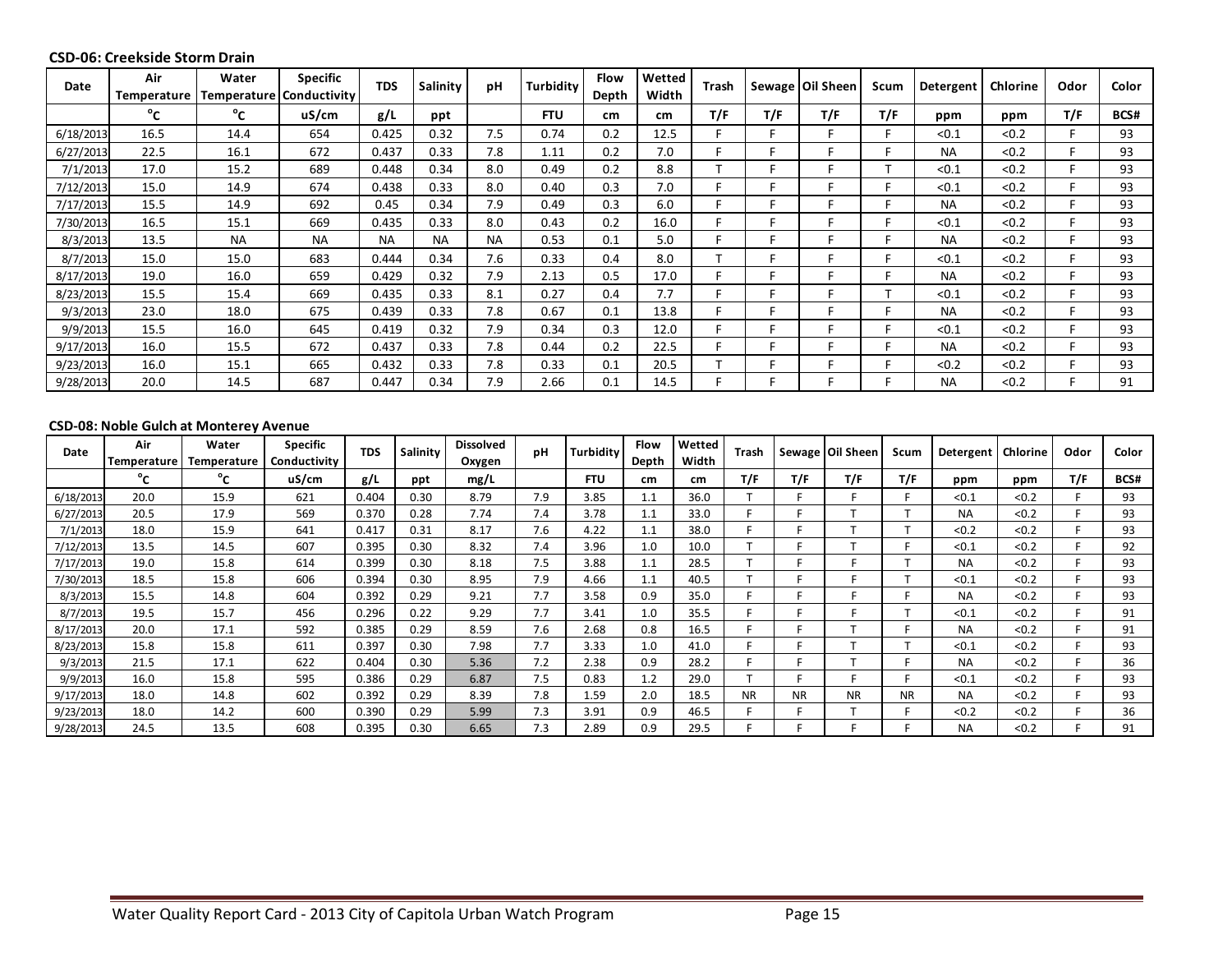| Date      | Air<br>Temperature | Water     | <b>Specific</b><br>Temperature   Conductivity | <b>TDS</b> | Salinity  | pH        | <b>Turbidity</b> | <b>Flow</b><br>Depth | Wetted<br>Width | Trash     |           | Sewage Oil Sheen | <b>Scum</b> | Detergent | Chlorine  | Odor      | Color     |
|-----------|--------------------|-----------|-----------------------------------------------|------------|-----------|-----------|------------------|----------------------|-----------------|-----------|-----------|------------------|-------------|-----------|-----------|-----------|-----------|
|           | °c                 | °c        | uS/cm                                         | g/L        | ppt       |           | <b>FTU</b>       | cm                   | cm              | T/F       | T/F       | T/F              | T/F         | ppm       | ppm       | T/F       | BCS#      |
| 6/18/2013 | 23.0               | 22.2      | 5012                                          | 3.258      | 2.70      | 7.70      | 71.80            | 0.1                  | 8.0             |           |           |                  |             | 1.0       | 0.2       |           | 60        |
| 6/27/2013 | 21.0               | <b>NA</b> | <b>NA</b>                                     | <b>NA</b>  | <b>NA</b> | <b>NA</b> | <b>NA</b>        | <b>NA</b>            | <b>NA</b>       |           | <b>NA</b> | <b>NA</b>        | <b>NA</b>   | <b>NA</b> | <b>NA</b> | <b>NA</b> | <b>NA</b> |
| 7/1/2013  | 16.0               | <b>NA</b> | <b>NA</b>                                     | <b>NA</b>  | <b>NA</b> | <b>NA</b> | <b>NA</b>        | <b>NA</b>            | <b>NA</b>       |           | <b>NA</b> | <b>NA</b>        | <b>NA</b>   | <b>NA</b> | <b>NA</b> | <b>NA</b> | <b>NA</b> |
| 7/12/2013 | 15.0               | <b>NA</b> | <b>NA</b>                                     | <b>NA</b>  | <b>NA</b> | <b>NA</b> | <b>NA</b>        | <b>NA</b>            | <b>NA</b>       |           | <b>NA</b> | <b>NA</b>        | <b>NA</b>   | <b>NA</b> | <b>NA</b> | <b>NA</b> | <b>NA</b> |
| 7/17/2013 | 16.5               | <b>NA</b> | <b>NA</b>                                     | <b>NA</b>  | <b>NA</b> | <b>NA</b> | <b>NA</b>        | <b>NA</b>            | <b>NA</b>       |           | <b>NA</b> | <b>NA</b>        | <b>NA</b>   | <b>NA</b> | <b>NA</b> | <b>NA</b> | <b>NA</b> |
| 7/30/2013 | 18.0               | <b>NA</b> | <b>NA</b>                                     | <b>NA</b>  | <b>NA</b> | <b>NA</b> | <b>NA</b>        | <b>NA</b>            | <b>NA</b>       |           | <b>NA</b> | <b>NA</b>        | <b>NA</b>   | <b>NA</b> | <b>NA</b> | <b>NA</b> | <b>NA</b> |
| 8/3/2013  | 13.5               | <b>NA</b> | <b>NA</b>                                     | <b>NA</b>  | <b>NA</b> | <b>NA</b> | <b>NA</b>        | <b>NA</b>            | <b>NA</b>       |           | <b>NA</b> | <b>NA</b>        | <b>NA</b>   | <b>NA</b> | <b>NA</b> | <b>NA</b> | <b>NA</b> |
| 8/7/2013  | 16.0               | <b>NA</b> | <b>NA</b>                                     | <b>NA</b>  | <b>NA</b> | <b>NA</b> | <b>NA</b>        | <b>NA</b>            | <b>NA</b>       |           | <b>NA</b> | <b>NA</b>        | <b>NA</b>   | <b>NA</b> | <b>NA</b> | <b>NA</b> | <b>NA</b> |
| 8/17/2013 | 16.5               | <b>NA</b> | <b>NA</b>                                     | <b>NA</b>  | <b>NA</b> | <b>NA</b> | <b>NA</b>        | <b>NA</b>            | <b>NA</b>       |           | <b>NA</b> | <b>NA</b>        | <b>NA</b>   | <b>NA</b> | <b>NA</b> | <b>NA</b> | <b>NA</b> |
| 8/23/2013 | 17.0               | <b>NA</b> | <b>NA</b>                                     | <b>NA</b>  | <b>NA</b> | <b>NA</b> | <b>NA</b>        | <b>NA</b>            | <b>NA</b>       |           | <b>NA</b> | <b>NA</b>        | <b>NA</b>   | <b>NA</b> | <b>NA</b> | <b>NA</b> | <b>NA</b> |
| 9/3/2013  | 22.0               | <b>NA</b> | <b>NA</b>                                     | <b>NA</b>  | <b>NA</b> | <b>NA</b> | <b>NA</b>        | <b>NA</b>            | <b>NA</b>       |           | <b>NA</b> | <b>NA</b>        | <b>NA</b>   | <b>NA</b> | <b>NA</b> | <b>NA</b> | <b>NA</b> |
| 9/9/2013  | 15.0               | <b>NA</b> | <b>NA</b>                                     | <b>NA</b>  | <b>NA</b> | <b>NA</b> | <b>NA</b>        | <b>NA</b>            | <b>NA</b>       |           | <b>NA</b> | <b>NA</b>        | <b>NA</b>   | <b>NA</b> | <b>NA</b> | <b>NA</b> | <b>NA</b> |
| 9/17/2013 | 18.5               | <b>NA</b> | <b>NA</b>                                     | <b>NA</b>  | <b>NA</b> | <b>NA</b> | <b>NA</b>        | <b>NA</b>            | <b>NA</b>       |           | <b>NA</b> | <b>NA</b>        | <b>NA</b>   | <b>NA</b> | <b>NA</b> | <b>NA</b> | <b>NA</b> |
| 9/23/2013 | 17.0               | <b>NA</b> | <b>NA</b>                                     | <b>NA</b>  | <b>NA</b> | <b>NA</b> | <b>NA</b>        | <b>NA</b>            | <b>NA</b>       | <b>NR</b> | <b>NA</b> | <b>NA</b>        | <b>NA</b>   | <b>NA</b> | <b>NA</b> | <b>NA</b> | <b>NA</b> |
| 9/28/2013 | 17.5               | <b>NA</b> | <b>NA</b>                                     | <b>NA</b>  | <b>NA</b> | <b>NA</b> | <b>NA</b>        | <b>NA</b>            | <b>NA</b>       |           | <b>NA</b> | <b>NA</b>        | <b>NA</b>   | <b>NA</b> | <b>NA</b> | <b>NA</b> | <b>NA</b> |

#### **CSD-09: Capitola Pier Storm Drain**

#### **CSD-10: Noble Gulch Upper**

| Date      | Air<br><b>Temperature</b> | Water<br>Temperature | <b>Specific</b><br>Conductivitv | <b>TDS</b> | Salinity | Dissolved<br>Oxygen | рH  | <b>Turbidity</b> | <b>Flow</b><br>Depth | Wetted<br>Width | Trash |     | Sewage   Oil Sheen | Scum | Detergent | <b>Chlorine</b> | Odor | Color |
|-----------|---------------------------|----------------------|---------------------------------|------------|----------|---------------------|-----|------------------|----------------------|-----------------|-------|-----|--------------------|------|-----------|-----------------|------|-------|
|           | $^{\circ}$ c              | °c                   | uS/cm                           | g/L        | ppt      | mg/L                |     | <b>FTU</b>       | cm                   | cm              | T/F   | T/F | T/F                | T/F  | ppm       | ppm             | T/F  | BCS#  |
| 6/18/2013 | 20.5                      | 14.6                 | 612                             | 0.398      | 0.30     | 8.07                | 7.6 | 2.03             | 0.4                  | 79.0            |       |     |                    |      | < 0.1     | < 0.2           |      | 93    |
| 6/27/2013 | 20.0                      | 16.3                 | 714                             | 0.464      | 0.35     | 8.31                | 7.5 | 1.53             | 0.3                  | 147.0           |       |     |                    |      | <b>NA</b> | < 0.2           |      | 93    |
| 7/1/2013  | 17.5                      | 14.8                 | 646                             | 0.420      | 0.32     | 8.42                | 7.6 | 2.57             | 0.3                  | 169.0           |       |     | <b>NR</b>          |      | < 0.2     | < 0.2           |      | 93    |
| 7/12/2013 | 13.5                      | 14.2                 | 603                             | 0.392      | 0.29     | 8.52                | 7.4 | 1.94             | 0.4                  | 170.0           |       |     |                    |      | < 0.1     | < 0.2           |      | 93    |
| 7/17/2013 | 17.0                      | 14.6                 | 604                             | 0.392      | 0.29     | 8.88                | 7.7 | 2.09             | 0.6                  | 68.0            |       |     |                    |      | <b>NA</b> | < 0.2           |      | 93    |
| 7/30/2013 | 18.5                      | 14.8                 | 677                             | 0.440      | 0.33     | 9.03                | 7.6 | 3.73             | 0.3                  | 168.0           |       |     |                    |      | < 0.1     | < 0.2           |      | 93    |
| 8/3/2013  | 14.5                      | 14.2                 | 562                             | 0.365      | 0.27     | 8.66                | 7.7 | 4.28             | 0.3                  | 166.0           |       |     |                    |      | <b>NA</b> | < 0.2           |      | 93    |
| 8/7/2013  | 17.0                      | 14.9                 | 619                             | 0.402      | 0.30     | 8.71                | 7.8 | 2.12             | 0.4                  | 142.0           |       |     |                    |      | < 0.1     | < 0.2           |      | 91    |
| 8/17/2013 | 19.0                      | 15.6                 | 552                             | 0.359      | 0.27     | 9.75                | 7.7 | 7.74             | 0.4                  | 170.0           |       |     |                    |      | <b>NA</b> | < 0.2           |      | 91    |
| 8/23/2013 | 18.5                      | 15.2                 | 743                             | 0.483      | 0.37     | 8.90                | 7.8 | 3.30             | 0.4                  | 68.5            |       |     |                    |      | < 0.2     | < 0.2           |      | 93    |
| 9/3/2013  | 23.0                      | 16.7                 | 516                             | 0.335      | 0.25     | 8.61                | 7.4 | 3.72             | 0.4                  | 182.0           |       |     |                    |      | <b>NA</b> | < 0.4           |      | 120   |
| 9/9/2013  | 16.5                      | 15.3                 | 612                             | 0.398      | 0.30     | 8.56                | 7.5 | 4.07             | 0.4                  | 172.0           |       |     |                    |      | < 0.2     | < 0.2           |      | 93    |
| 9/17/2013 | 17.5                      | 15.2                 | 581                             | 0.378      | 0.28     | 8.60                | 7.8 | 3.35             | 0.3                  | 170.0           |       |     |                    |      | <b>NA</b> | < 0.2           |      | 93    |
| 9/23/2013 | 18.0                      | 14.8                 | 569                             | 0.370      | 0.28     | 7.45                | 7.4 | 4.15             | 0.2                  | 149.4           |       |     |                    |      | < 0.2     | < 0.2           |      | 93    |
| 9/28/2013 | 22.5                      | 14.6                 | 531                             | 0.345      | 0.26     | 9.18                | 7.4 | 5.20             | 0.2                  | 173.7           |       |     |                    |      | <b>NA</b> | < 0.2           |      | 97    |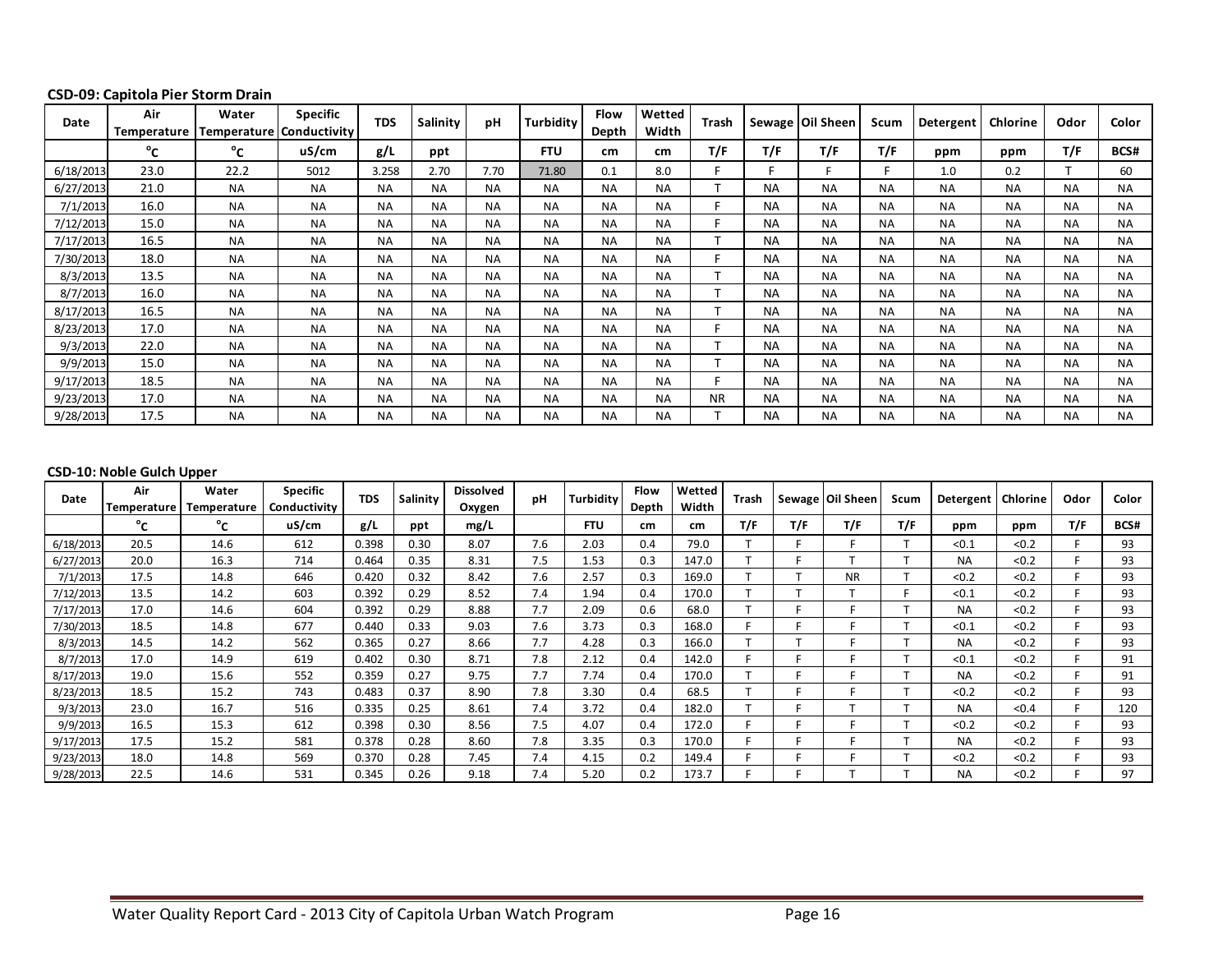#### **SOQUE-22: Soquel Creek Lagoon**

| Date      | Air<br>Temperature | Water<br>Temperature | <b>Specific</b><br>Conductivity | <b>TDS</b> | Salinity | <b>Dissolved</b><br>Oxygen | pH  | <b>Turbidity</b> | Flow<br>depth | Wetted<br>Width | Trash | Sewage | Oil<br>Sheen | Scum | Chlorine | Odor | Color |
|-----------|--------------------|----------------------|---------------------------------|------------|----------|----------------------------|-----|------------------|---------------|-----------------|-------|--------|--------------|------|----------|------|-------|
|           | $^{\circ}$ c       | $^{\circ}$ c         | uS/cm                           | g/L        | ppt      | mg/L                       |     | <b>FTU</b>       | cm            | cm              | T/F   | T/F    | T/F          | T/F  | ppm      | T/F  | BCS#  |
| 6/18/2013 | 20.0               | 20.5                 | 824                             | 0.535      | 0.40     | 6.65                       | 7.9 | 1.06             | <b>NA</b>     | NA              |       |        |              |      | < 0.2    |      | 93    |
| 6/27/2013 | 23.0               | 20.3                 | 287                             | 0.186      | 0.14     | 8.69                       | 7.8 | 1.72             | <b>NA</b>     | NA              |       |        |              |      | < 0.2    |      | 93    |
| 7/1/2013  | 17.0               | 21.5                 | 907                             | 0.590      | 0.45     | 7.86                       | 7.7 | 2.01             | <b>NA</b>     | <b>NA</b>       |       |        |              |      | < 0.2    |      | 93    |
| 7/12/2013 | 15.0               | 20.8                 | 887                             | 0.577      | 0.44     | 7.19                       | 7.9 | 1.46             | <b>NA</b>     | <b>NA</b>       |       |        |              |      | < 0.2    |      | 93    |
| 7/17/2013 | 17.0               | 20.5                 | 896                             | 0.582      | 0.44     | 8.13                       | 8.0 | 1.75             | <b>NA</b>     | <b>NA</b>       |       |        |              |      | < 0.2    |      | 93    |
| 7/30/2013 | 20.0               | 20.2                 | 882                             | 0.573      | 0.43     | 9.48                       | 8.1 | 1.35             | <b>NA</b>     | <b>NA</b>       |       |        |              |      | < 0.2    |      | 93    |
| 8/3/2013  | 15.0               | 20.3                 | 883                             | 0.574      | 0.44     | 8.03                       | 7.6 | 1.07             | <b>NA</b>     | <b>NA</b>       |       |        |              |      | < 0.2    |      | 93    |
| 8/7/2013  | 18.0               | 19.6                 | 905                             | 0.588      | 0.45     | 7.83                       | 8.0 | 1.24             | <b>NA</b>     | <b>NA</b>       |       |        |              |      | < 0.2    |      | 93    |
| 8/17/2013 | 17.0               | 21.4                 | 893                             | 0.580      | 0.44     | 8.59                       | 7.8 | 1.04             | <b>NA</b>     | <b>NA</b>       |       |        |              |      | < 0.2    |      | 91    |
| 8/23/2013 | 18.0               | 21.2                 | 918                             | 0.596      | 0.45     | 8.20                       | 8.1 | 0.96             | <b>NA</b>     | <b>NA</b>       |       |        |              |      | < 0.2    |      | 93    |
| 9/3/2013  | 23.0               | 22.7                 | 934                             | 0.607      | 0.46     | 7.76                       | 8.0 | 1.01             | <b>NA</b>     | <b>NA</b>       |       |        |              |      | < 0.2    |      | 93    |
| 9/9/2013  | 16.5               | 21.8                 | 944                             | 0.613      | 0.47     | 6.23                       | 7.9 | 1.08             | <b>NA</b>     | <b>NA</b>       |       |        |              |      | < 0.2    |      | 93    |
| 9/17/2013 | 19.5               | 20.5                 | 992                             | 0.645      | 0.49     | 9.05                       | 8.1 | 1.72             | <b>NA</b>     | <b>NA</b>       |       |        |              |      | < 0.2    |      | 93    |
| 9/23/2013 | 18.0               | 18.6                 | 532                             | 0.346      | 0.26     | 5.04                       | 7.5 | 1.40             | <b>NA</b>     | <b>NA</b>       |       |        |              |      | < 0.2    |      | 93    |
| 9/28/2013 | 18.0               | 17.7                 | 888                             | 0.577      | 0.44     | 7.34                       | 7.5 | 1.18             | <b>NA</b>     | <b>NA</b>       |       |        |              |      | < 0.2    |      | 91    |

#### **SOQUE-26: Soquel Creek Upper**

| Date      | Air<br><b>Temperature</b> | Water<br>  Temperature | <b>Specific</b><br>Conductivity | <b>TDS</b> | <b>Salinity</b> | <b>Dissolved</b><br>Oxygen | pH  | <b>Turbidity</b> | Flow<br>depth | Wetted<br>Width | Trash | Sewage | Oil<br>Sheen | Scum | Chlorine | Odor | Color |
|-----------|---------------------------|------------------------|---------------------------------|------------|-----------------|----------------------------|-----|------------------|---------------|-----------------|-------|--------|--------------|------|----------|------|-------|
|           | $^{\circ}$ C              | °c                     | uS/cm                           | g/L        | ppt             | mg/L                       |     | <b>FTU</b>       | cm            | cm              | T/F   | T/F    | T/F          | T/F  | ppm      | T/F  | BCS#  |
| 6/18/2013 | 16.5                      | 16.0                   | 251                             | 0.163      | 0.12            | 8.78                       | 8.0 | 0.62             | 26.0          | 1200            |       | Е      |              |      | < 0.2    |      | 93    |
| 6/27/2013 | 22.5                      | 18.7                   | 393                             | 0.256      | 0.19            | 8.77                       | 8.0 | 0.58             | 30.6          | 1197            |       |        |              |      | < 0.2    |      | 93    |
| 7/1/2013  | 17.0                      | 17.2                   | 796                             | 0.517      | 0.39            | 7.97                       | 7.9 | 0.81             | 24.0          | 1246            |       |        |              |      | < 0.2    |      | 93    |
| 7/12/2013 | 15.0                      | 16.1                   | 763                             | 0.496      | 0.38            | 8.33                       | 8.0 | 0.72             | 28.5          | 1138            |       |        |              |      | < 0.2    |      | 93    |
| 7/17/2013 | 15.5                      | 16.1                   | 473                             | 0.308      | 0.23            | 8.08                       | 7.4 | 0.69             | 26.9          | 1231            |       |        |              |      | < 0.2    |      | 93    |
| 7/30/2013 | 16.5                      | 16.5                   | 749                             | 0.487      | 0.37            | 8.79                       | 7.7 | 0.50             | 19.0          | 1165            |       |        |              |      | < 0.2    |      | 93    |
| 8/3/2013  | 13.5                      | 15.8                   | 745                             | 0.484      | 0.37            | 8.05                       | 7.7 | 1.31             | 22.0          | 1175            |       | E      |              |      | < 0.2    |      | 93    |
| 8/7/2013  | 16.2                      | 16.2                   | 755                             | 0.491      | 0.37            | 8.09                       | 7.1 | 0.83             | 21.5          | 1170            |       |        |              |      | < 0.2    |      | 93    |
| 8/17/2013 | 19.0                      | 17.8                   | 738                             | 0.480      | 0.36            | 9.03                       | 7.8 | 0.82             | 16.4          | 1193            |       |        |              |      | < 0.2    |      | 91    |
| 8/23/2013 | 15.5                      | 16.4                   | 742                             | 0.482      | 0.36            | 8.19                       | 7.8 | 0.79             | 16.8          | 1145            |       |        |              |      | < 0.2    |      | 93    |
| 9/3/2013  | 23.0                      | 19.8                   | 733                             | 0.476      | 0.36            | 8.35                       | 7.9 | 1.15             | 14.6          | 1185            |       | E      |              |      | < 0.2    |      | 93    |
| 9/9/2013  | 15.5                      | 16.3                   | 711                             | 0.462      | 0.35            | 7.10                       | 7.5 | 1.24             | 18.0          | 1150            |       | E      |              |      | < 0.2    |      | 93    |
| 9/17/2013 | 16.0                      | 15.3                   | 443                             | 0.288      | 0.21            | 7.26                       | 7.4 | 3.01             | 18.0          | 1160            |       | E      |              |      | < 0.2    |      | 93    |
| 9/23/2013 | 16.0                      | 14.5                   | 706                             | 0.459      | 0.35            | 7.58                       | 7.6 | 0.66             | 23.0          | 1231            |       | E      |              |      | < 0.2    |      | 93    |
| 9/28/2013 | 20.0                      | 13.8                   | 773                             | 0.502      | 0.38            | 8.45                       | 7.6 | 3.08             | 22.5          | 1234            |       | F      |              |      | < 0.2    |      | 92    |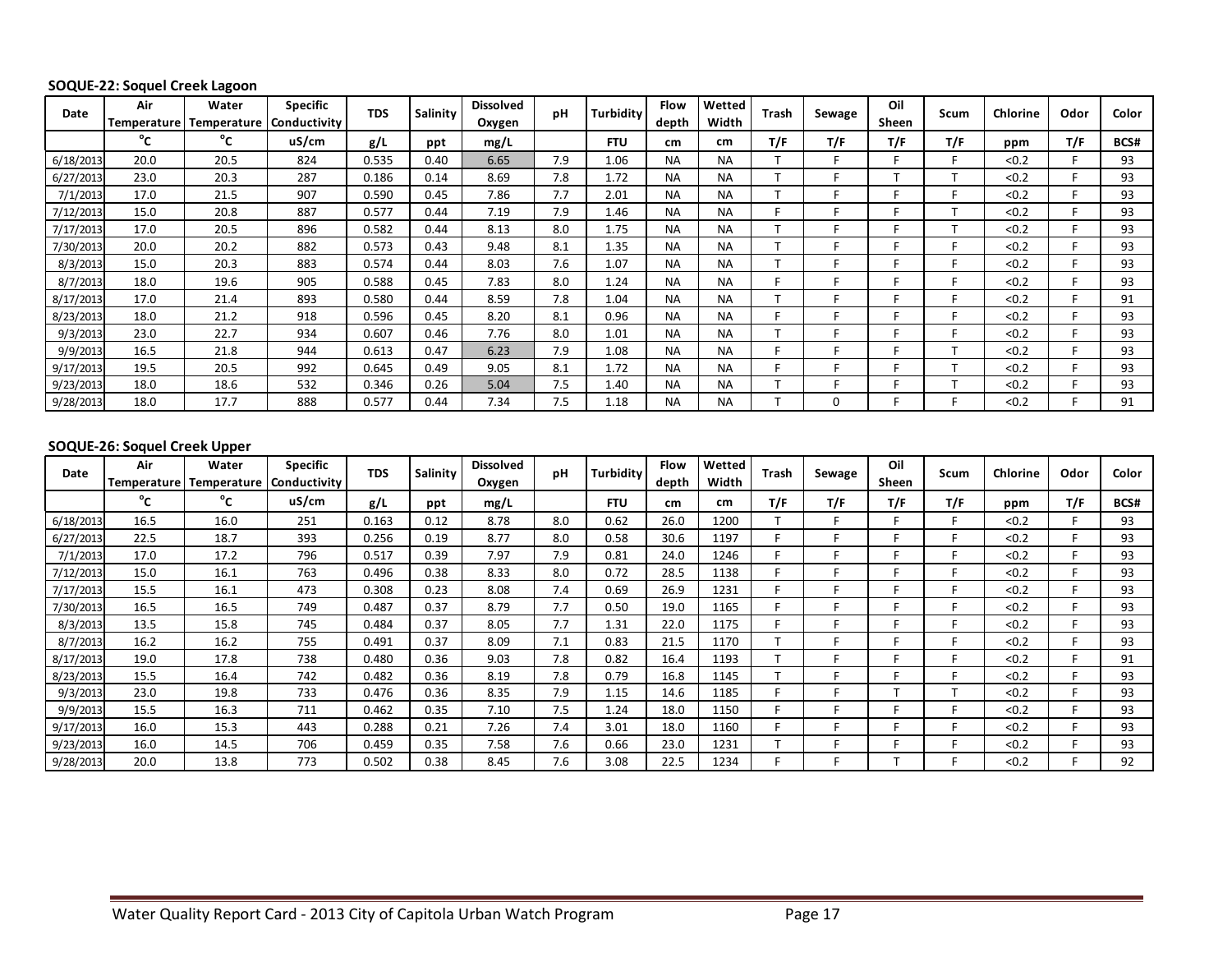| Date      | Air<br>Temperature | Water<br>  Temperature | <b>Specific</b><br>Conductivity | <b>TDS</b> | Salinity | <b>Dissolved</b><br>Oxygen | pH  | <b>Turbidity</b> | Flow<br>depth | Wetted<br>Width | Trash | Sewage | Oil<br>Sheen | Scum | Chlorine | Odor | Color |
|-----------|--------------------|------------------------|---------------------------------|------------|----------|----------------------------|-----|------------------|---------------|-----------------|-------|--------|--------------|------|----------|------|-------|
|           | °c                 | °c                     | uS/cm                           | g/L        | ppt      | mg/L                       |     | <b>FTU</b>       | cm            | cm              | T/F   | T/F    | T/F          | T/F  | ppm      | T/F  | BCS#  |
| 6/18/2013 | 21.0               | 16.9                   | 458                             | 0.298      | 0.22     | 8.46                       | 8.0 | 0.69             | 45.5          | 1325            |       |        |              |      | < 0.2    |      | 93    |
| 6/27/2013 | 20.5               | 17.9                   | 787                             | 0.511      | 0.39     | 7.74                       | 7.6 | 0.52             | 53.1          | 1290            |       |        |              |      | < 0.2    |      | 93    |
| 7/1/2013  | 20.0               | 17.8                   | 821                             | 0.533      | 0.40     | 7.61                       | 8.0 | 0.98             | 44.0          | 1550            |       |        |              |      | < 0.2    |      | 93    |
| 7/12/2013 | 17.0               | 16.4                   | 766                             | 0.498      | 0.38     | 7.49                       | 7.9 | 0.79             | 46.0          | 1302            |       |        |              |      | < 0.2    |      | 93    |
| 7/17/2013 | 18.0               | 16.5                   | 773                             | 0.502      | 0.38     | 7.40                       | 7.9 | 0.70             | 38.5          | 1321            |       |        |              |      | < 0.2    |      | 93    |
| 7/30/2013 | 20.0               | 16.3                   | 536                             | 0.348      | 0.26     | 7.83                       | 7.4 | 0.75             | 46.3          | 1341            |       |        |              |      | < 0.2    |      | 93    |
| 8/3/2013  | 14.0               | 15.9                   | 536                             | 0.348      | 0.26     | 7.28                       | 7.6 | 0.73             | 43.0          | 1310            |       |        |              |      | < 0.2    |      | 93    |
| 8/7/2013  | 17.0               | 16.1                   | 760                             | 0.494      | 0.37     | 8.24                       | 7.4 | 0.67             | 49.0          | 1320            |       |        |              | E    | < 0.2    |      | 93    |
| 8/17/2013 | 17.5               | 18.9                   | 744                             | 0.484      | 0.36     | 7.93                       | 7.7 | 0.96             | 44.0          | 1335            |       |        |              | E    | < 0.2    |      | 91    |
| 8/23/2013 | 16.5               | 16.6                   | 750                             | 0.487      | 0.37     | 6.29                       | 6.8 | 0.86             | 48.0          | 1325            |       |        |              |      | < 0.2    |      | 93    |
| 9/3/2013  | 24.0               | 20.7                   | 748                             | 0.486      | 0.37     | 7.09                       | 7.8 | 1.42             | 40.8          | 1310            |       |        |              |      | < 0.2    |      | 93    |
| 9/9/2013  | 15.5               | 16.7                   | 731                             | 0.475      | 0.36     | 6.47                       | 7.7 | 0.94             | 40.5          | 1340            |       |        |              |      | < 0.2    |      | 93    |
| 9/17/2013 | 16.0               | 16.0                   | 660                             | 0.429      | 0.32     | 6.75                       | 7.7 | 2.08             | 38.0          | 1302            |       |        |              |      | < 0.2    |      | 93    |
| 9/23/2013 | 20.0               | 15.6                   | 705                             | 0.458      | 0.35     | 7.45                       | 7.8 | 0.48             | 40.5          | 1341            |       |        |              |      | < 0.2    |      | 36    |
| 9/28/2013 | 21.5               | 15.2                   | 782                             | 0.509      | 0.39     | 7.79                       | 7.6 | 0.89             | 37.0          | 1314            |       |        |              |      | 0.2      |      | 91    |

#### **SOQUE-28: Soquel Creek Mid**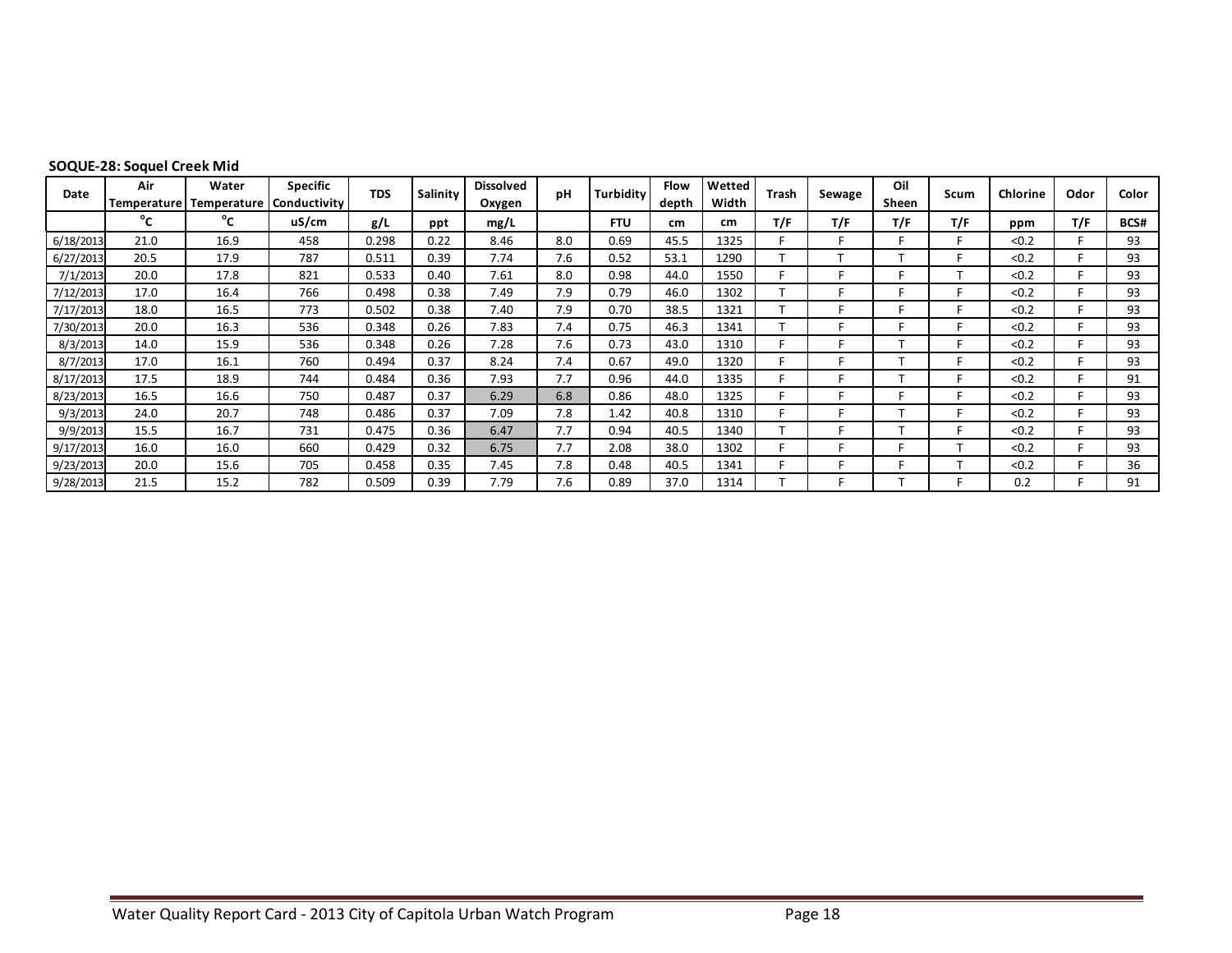#### **Appendix C: 2013 Laboratory Results**

Appendix C provides a summary of laboratory results for each constituent at each site. Results that exceed the applicable WQO or attention level are shaded in order to highlight these results. Not all tests were performed during every lab event (the Pier had measureable water during one event, but only enough to run bacteria tests); these instances are listed as "NA" when the test was not performed. Applicable WQOs and attention levels are as follows:

| Analyte                             | WQO or Attention Level   Averaging Period |                        | <b>Units</b> | Source of WQO/AL                                                |
|-------------------------------------|-------------------------------------------|------------------------|--------------|-----------------------------------------------------------------|
| Nitrate ( $NO3$ -N)                 | < 10.0                                    | Inst. Value            | mg/L         | <b>CCRWQCB Basin Plan</b>                                       |
| Orthophosphate (PO <sub>4</sub> -P) | < 0.12                                    | Inst. Value            | mg/L         | l Former CCAMP Attention Level                                  |
| Ammonia (NH <sub>3</sub> )          | < 0.025                                   | Annual Average<br>Mean | mg/L         | <b>CCRWOCB Basin Plan</b>                                       |
| E.coli                              | 126                                       | Geo Mean/30 day        | MPN/100 mL   | USEPA 2012 Recreational WQ Criteria                             |
| Total Coliform*                     | < 240                                     | Median/30 day          | MPN/100 mL   | SF Bay Region Basin Plan for Water<br><b>Contact Recreation</b> |
| Copper (Cu) **                      | $30$                                      | Inst. Value            | $\mu$ g/L    | <b>CCRWQCB Basin Plan</b>                                       |

\* Total coliform: there is no applicable WQO in the CCRWQCB Basin Plan; for report purposes the neighboring SF Basin Plan is referenced.

\* Listed copper WQO pertains to hard water, with hardness of >100 mg/L CaCO3